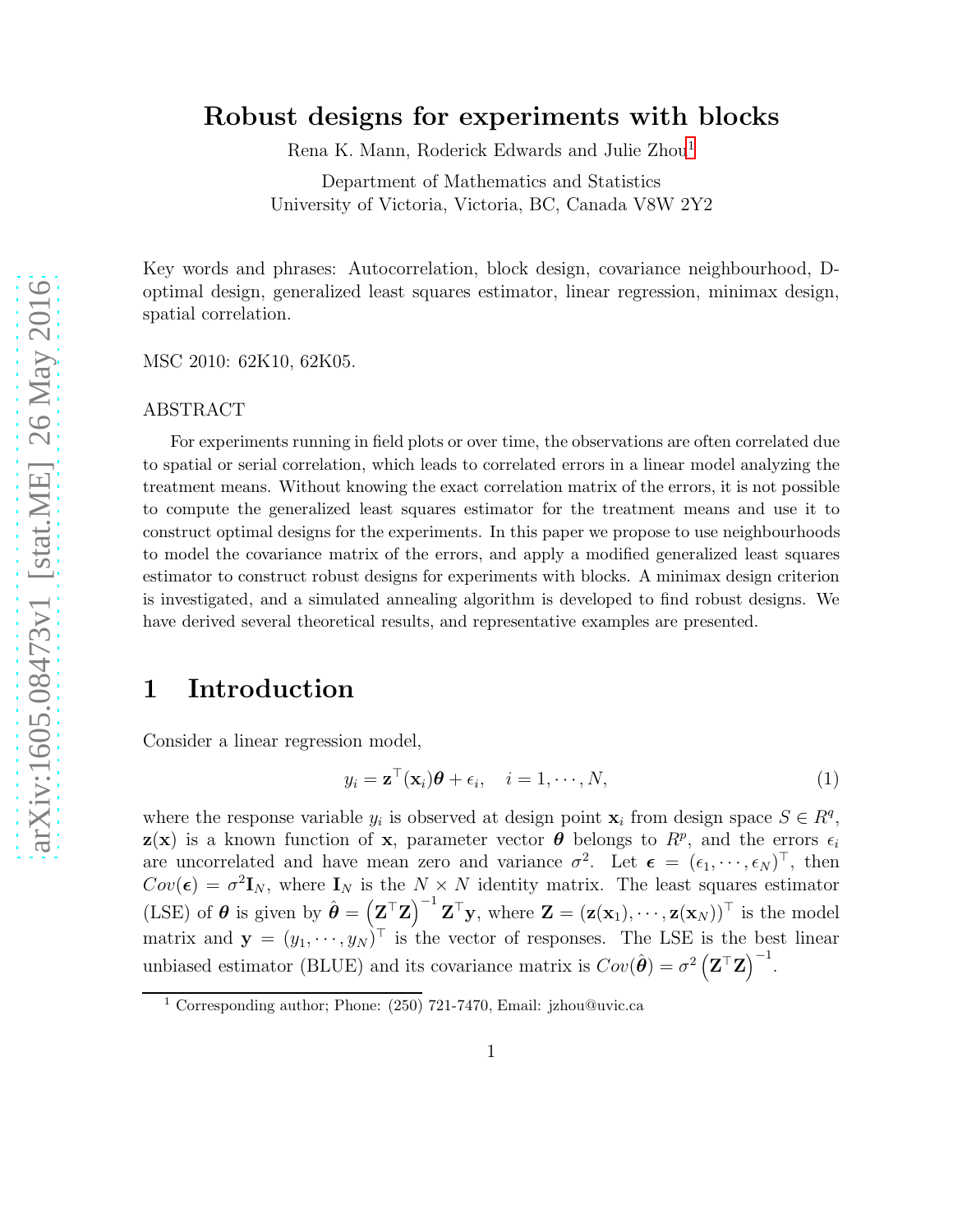Optimal regression designs, minimizing some scalar functions of  $Cov(\hat{\theta})$  over the choices of  $\mathbf{x}_1, \dots, \mathbf{x}_N \in S$ , have been investigated extensively in the literature, for example, see Fedorov (2010) and Pukelsheim (1993). Commonly used design criteria include D-optimal and A-optimal criteria. D-optimal and A-optimal designs minimize, respectively, the determinant and the trace of  $Cov(\theta)$ . However, these optimal designs are very sensitive to the model assumptions. If there are violations to the model assumptions, the optimal designs may produce large variance and/or large bias of  $\theta$ . Therefore robust regression designs have been investigated against various departures from the model.

Robust designs against the misspecification of the response surface function were studied by, among many others, Box and Draper (1959), Huber (1975), and Wiens (1992). Robust designs against the autocorrelation among the errors were explored in, for example, Bickel and Herzberg (1979) and Bickel, Herzberg and Schilling (1981). Developments of robust designs against both departures in the response surface function and in the autocorrelation include Wiens and Zhou (1997, 1999), Shi, Ye and Zhou (2007), and Zhou (2001).

In the design of experiments, due to randomization of experimental runs, the errors in the linear models investigating the effects of factors are usually considered to be uncorrelated. See, for example, Montgomery (2012). However, for some experiments including field experiments, the errors are often correlated, which has been recognized by many researchers, such as Williams (1952), Herzberg (1982), Martin (1982, 1986). In particular, serial correlation over time (or the order of experimental runs) and spatial correlation over field plots are quite common. Since regression models can be built to analyze the factor effects, optimal or robust designs of experiments can be studied similarly as in optimal or robust regression designs. This leads to the research in Wiens and Zhou (2008) and Ou and Zhou (2009) using the minimax approach to find robust designs for field experiments. The designs in Ou and Zhou (2009) are robust against departures from the covariance structure of the errors, while the designs in Wiens and Zhou (2008) are robust against departures from both the covariance structure of the errors and the response function.

In this paper, we extend the work in Wiens and Zhou (2008) and Ou and Zhou (2009) to find robust designs for experiments that need to be performed in several blocks. Because of the blocks, the covariance structure of the errors is more complicated than those in Wiens and Zhou (2008) and Ou and Zhou (2009). The designs we construct here are robust against departures from the covariance structure of the errors. The applications include experiments with serial correlation or spatial correlation.

The rest of the paper is organized as follows. In Section 2, we first discuss the linear model to analyze experiments with blocks and its related regression model, and present the least squares estimator and the generalized least squares estimator. Then we use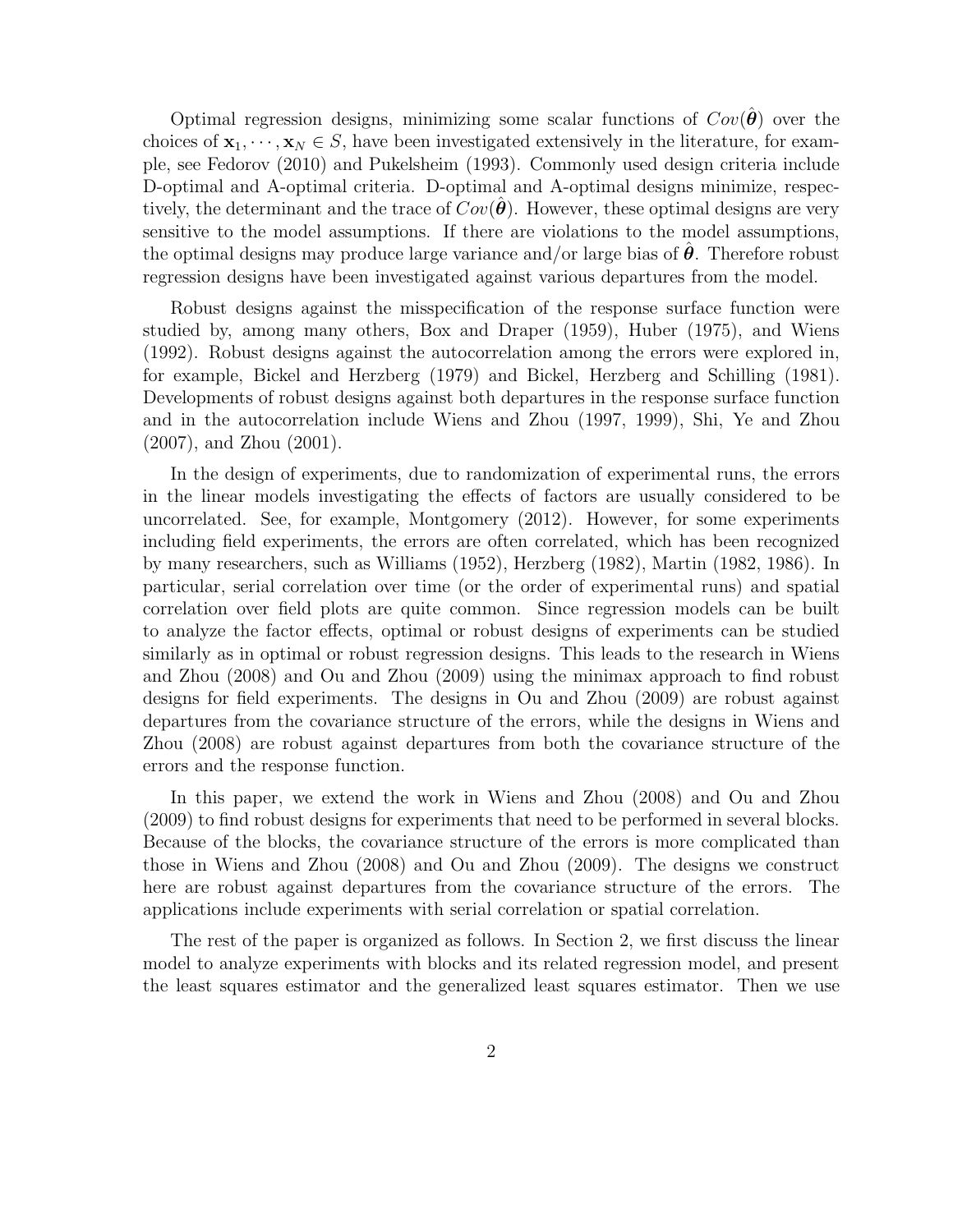one experiment with blocks to illustrate the influence of the error correlation on the covariance of the LSE. In Section 3, two neighborhoods of the covariance matrix of the errors are defined. Based on the covariance neighborhoods, a robust design criterion is proposed. In Section 4, robust designs are studied and constructed. A simulated annealing algorithm is developed to compute robust designs, and applications are presented. In addition, several theoretical results are derived. Concluding remarks are in Section 5. All proofs are given in the Appendix.

## 2 Linear models and estimators

### 2.1 Linear models

Consider experiments with blocks to compare t treatment means, where blocking is used to eliminate nuisance sources of variability in the experiments. Complete block designs allow one replicate of t treatment runs within each block, while incomplete block designs have less than  $t$  runs in each block. In this paper we consider complete block designs and assume the block effects are fixed. Suppose there are b blocks with  $b \geq 2$ , and treatments are numbered as  $1, 2, \dots, t$ . The linear effects model can be written as

<span id="page-2-0"></span>
$$
y_{ij} = \mu + \tau_r + \beta_j + \epsilon_{ij}, \quad i = 1, \dots, t, \ j = 1, \dots, b,
$$
 (2)

where  $y_{ij}$  is the *i*th response in the *j*th block from the *r*th treatment  $(r = 1, \dots, t)$ ,  $\mu$ is the overall mean,  $\tau_r$  is the rth treatment effect,  $\beta_j$  is the *j*th block effect, and  $\epsilon_{ij}$  is the random error term. In order to identify the parameters uniquely in the model, the treatment effects and block effects satisfy constraints  $\sum_{r=1}^{t} \tau_r = 0$  and  $\sum_{j=1}^{b} \beta_j = 0$ .

A regression model can also be used to analyze the treatment effects. Define the following vectors and matrices to present the regression model:

$$
\mathbf{y}_j = \begin{pmatrix} y_{1j} \\ \vdots \\ y_{tj} \end{pmatrix}, \ \mathbf{y} = \begin{pmatrix} \mathbf{y}_1 \\ \vdots \\ \mathbf{y}_b \end{pmatrix}, \ \boldsymbol{\mu} = \begin{pmatrix} \mu_1 \\ \vdots \\ \mu_t \end{pmatrix} = \begin{pmatrix} \mu + \tau_1 \\ \vdots \\ \mu + \tau_t \end{pmatrix}, \ \boldsymbol{\beta} = \begin{pmatrix} \beta_1 \\ \vdots \\ \beta_{b-1} \end{pmatrix},
$$

and

$$
\boldsymbol{\epsilon}_j = \begin{pmatrix} \epsilon_{1j} \\ \vdots \\ \epsilon_{tj} \end{pmatrix}, \ \boldsymbol{\epsilon} = \begin{pmatrix} \boldsymbol{\epsilon}_1 \\ \vdots \\ \boldsymbol{\epsilon}_b \end{pmatrix}, \quad \mathbf{X} = \begin{pmatrix} \mathbf{X}_1 \\ \vdots \\ \mathbf{X}_b \end{pmatrix}, \quad \mathbf{U} = \begin{pmatrix} \mathbf{U}_1 \\ \vdots \\ \mathbf{U}_b \end{pmatrix},
$$

where matrix  $\mathbf{X}_i$   $(t \times t)$  is the design matrix for the t treatments in block  $j, j = 1, \dots, b$ , and matrix U is the model matrix for the block effects. The elements of  $X_j$  are either 0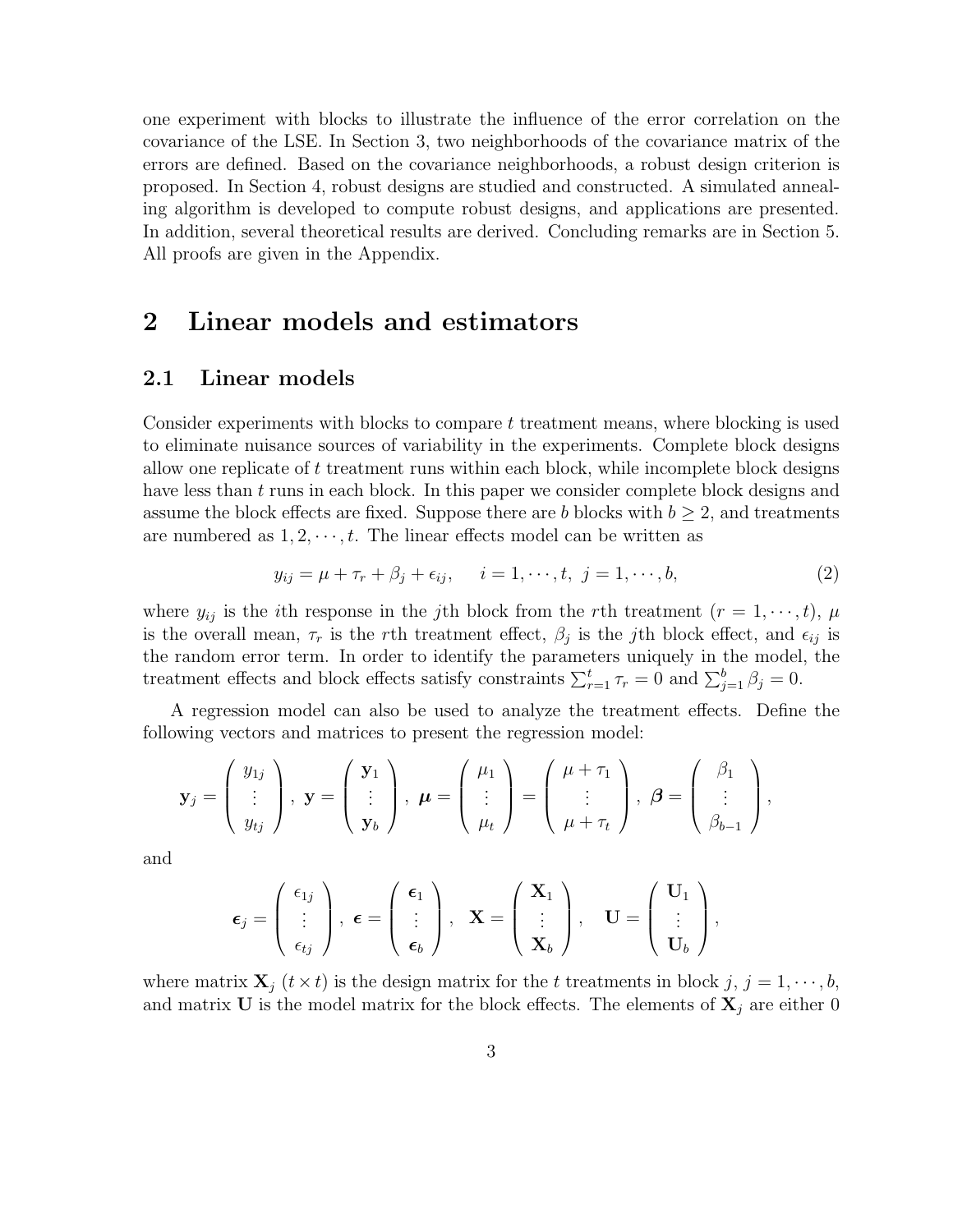or 1, and each row has only one 1. If  $y_{ij}$  received treatment r, then the element at the ith row and rth column of  $\mathbf{X}_j$  is 1. Since  $\sum_{j=1}^b \beta_j = 0$ , parameter  $\beta_b = -\beta_1 - \cdots - \beta_{b-1}$ . Therefore we only need  $b - 1$  parameters in vector  $\beta$  for the regression model, and matrices  $\mathbf{U}_1, \cdots, \mathbf{U}_b$   $(t \times (b-1))$  for the b blocks are given by

$$
\mathbf{U}_1 = \left( \begin{array}{cccc} 1 & 0 & \cdots & 0 \\ \vdots & \vdots & \vdots & \vdots \\ 1 & 0 & \cdots & 0 \end{array} \right), \cdots, \mathbf{U}_{b-1} = \left( \begin{array}{cccc} 0 & \cdots & 0 & 1 \\ \vdots & \vdots & \vdots & \vdots \\ 0 & \cdots & 0 & 1 \end{array} \right), \mathbf{U}_b = \left( \begin{array}{cccc} -1 & \cdots & -1 \\ \vdots & \vdots & \vdots \\ -1 & \cdots & -1 \end{array} \right).
$$

Now the regression model for the effects model [\(2\)](#page-2-0) is given by

<span id="page-3-0"></span>
$$
y = X\mu + U\beta + \epsilon. \tag{3}
$$

Notice that there is no grand mean (or intercept) in this model, since vector  $\mu$  includes the grand mean component  $\mu$  in each  $\mu_r$ ,  $r = 1, \dots, t$ .

### 2.2 Estimators

In order to estimate  $\mu$  and  $\beta$  efficiently, it is important to know the covariance matrix of the error vector  $\epsilon$ . Two cases are discussed below.

Case (i): The errors are uncorrelated, *i.e.*,  $Cov(\epsilon) = \sigma^2 \mathbf{I}_N$ , where  $N = tb$ .

Case (ii): The errors are correlated, i.e.,  $Cov(\epsilon) = \sigma^2 \mathbf{V}$ , where **V** is an  $N \times N$  correlation matrix. In particular, there may be correlation among the errors within each block. This includes the situations in which the runs in each block are conducted over time or the runs are located in field plots. Assume the errors between blocks are independent. Let  $V_i$  be the correlation matrix for the errors in block  $j, j = 1, \dots, b$ , so **V** is a block diagonal matrix, *i.e.*,  $\mathbf{V} = \mathbf{V}_1 \oplus \mathbf{V}_2 \oplus \cdots \oplus \mathbf{V}_b$ .

Define

$$
\boldsymbol{\theta} = \left(\begin{array}{c} \boldsymbol{\mu} \\ \boldsymbol{\beta} \end{array}\right), \quad \mathbf{Z} = (\mathbf{X}, \mathbf{U}).
$$

Then model [\(3\)](#page-3-0) becomes,  $y = Z\theta + \epsilon$ . The LSE and the generalized least squares estimator (GLSE) are, respectively,

<span id="page-3-1"></span>
$$
\hat{\boldsymbol{\theta}}_L = \left(\begin{array}{c} \hat{\boldsymbol{\mu}}_L \\ \hat{\boldsymbol{\beta}}_L \end{array}\right) = \left(\mathbf{Z}^\top \mathbf{Z}\right)^{-1} \mathbf{Z}^\top \mathbf{y},\tag{4}
$$

$$
\hat{\boldsymbol{\theta}}_G = \left(\begin{array}{c} \hat{\boldsymbol{\mu}}_G \\ \hat{\boldsymbol{\beta}}_G \end{array}\right) = \left(\mathbf{Z}^\top \mathbf{V}^{-1} \mathbf{Z}\right)^{-1} \mathbf{Z}^\top \mathbf{V}^{-1} \mathbf{y}.
$$
\n(5)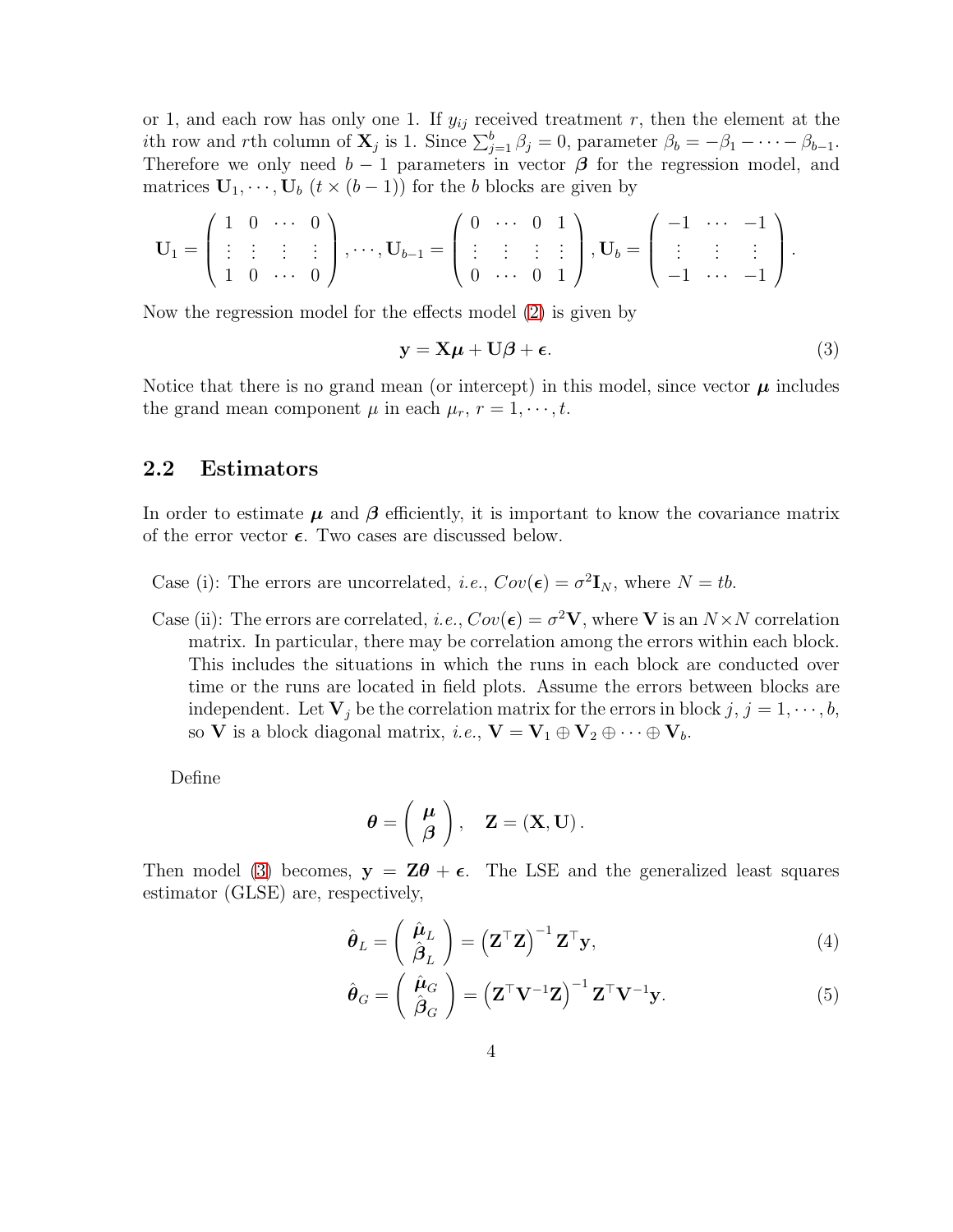From Section 2.1, it is easy to verify that

$$
\mathbf{Z}^\top \mathbf{Z} = \left( \begin{array}{cc} \mathbf{X}^\top \mathbf{X} & \mathbf{X}^\top \mathbf{U} \\ \mathbf{U}^\top \mathbf{X} & \mathbf{U}^\top \mathbf{U} \end{array} \right) = \left( \begin{array}{cc} b \ \mathbf{I}_t & \mathbf{0} \\ \mathbf{0} & \mathbf{U}^\top \mathbf{U} \end{array} \right),
$$

which implies that the regressors for  $\mu$  and  $\beta$  are orthogonal. For block designs, we are mainly interested in estimating and comparing the treatment effects, so we will look at the variances of  $\hat{\mu}_L$  and  $\hat{\mu}_G$  to construct optimal/robust designs in Sections 3 and 4.

For Case (i), the LSE is the BLUE, and

<span id="page-4-1"></span>
$$
Cov\left(\hat{\boldsymbol{\mu}}_L\right) = \sigma^2 \left(\mathbf{X}^\top \mathbf{X}\right)^{-1} = \frac{\sigma^2}{b} \mathbf{I}_t. \tag{6}
$$

For Case (ii), the GLSE is the BLUE, and

<span id="page-4-0"></span>
$$
Cov\left(\hat{\boldsymbol{\mu}}_{L}\right) = \sigma^{2} \left(\mathbf{X}^{\top} \mathbf{X}\right)^{-1} \mathbf{X}^{\top} \mathbf{V} \mathbf{X} \left(\mathbf{X}^{\top} \mathbf{X}\right)^{-1} = \frac{\sigma^{2}}{b^{2}} \mathbf{X}^{\top} \mathbf{V} \mathbf{X},\tag{7}
$$

$$
Cov\left(\hat{\boldsymbol{\mu}}_G\right) = \sigma^2 \mathbf{C}_{\mu},\tag{8}
$$

where matrix  $\mathbf{C}_{\mu}$  is the submatrix of  $(\mathbf{Z}^{\top}\mathbf{V}^{-1}\mathbf{Z})^{-1}$ , consisting of the first t rows and the first  $t$  columns.

#### 2.3 An example

We use one example of randomized complete block design to illustrate the influence of the error correlation on the covariance of the LSE in [\(7\)](#page-4-0).

There is one example of a randomized complete block design in Montgomery (2012, page 178) to study the effect of three different lubricating oils (treatments) on fuel consumption in diesel truck engines. Five different truck engines are available for the experiment. Since there may be differences among truck engines, a randomized complete block design is used, where the five truck engines are the five blocks. The observed data on fuel consumption are given in Table [1.](#page-5-0)

We use model [\(3\)](#page-3-0) to analyze the treatment means, where  $\mu = (\mu_1, \mu_2, \mu_3)^T$ , and  $\boldsymbol{\beta} = (\beta_1, \beta_2, \beta_3, \beta_4)^{\top}$ . Since we do not know the run order in each block, we just use the standard order in Table [1.](#page-5-0) So the design matrices are

<span id="page-4-2"></span>
$$
\mathbf{X}_{j} = \begin{pmatrix} 1 & 0 & 0 \\ 0 & 1 & 0 \\ 0 & 0 & 1 \end{pmatrix}, \quad j = 1, \cdots, 5.
$$
 (9)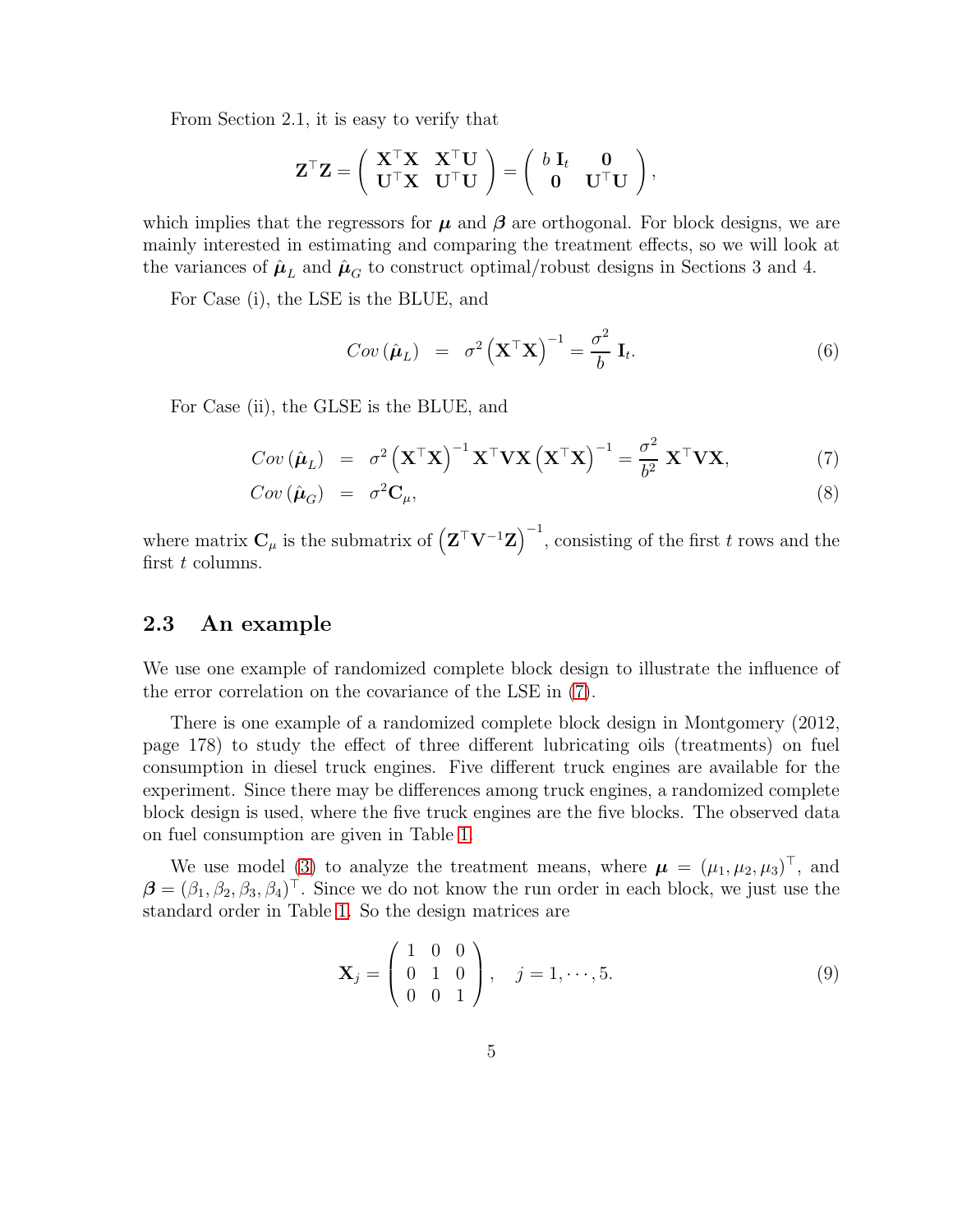<span id="page-5-0"></span>Table 1: Fuel consumption data

|                |  | Truck                                                   |   |     |
|----------------|--|---------------------------------------------------------|---|-----|
| (i)            |  | $\frac{1}{2}$ $\frac{2}{3}$                             | 4 | -5. |
|                |  | $0.500 \quad 0.634 \quad 0.487 \quad 0.329 \quad 0.512$ |   |     |
| $2 -$          |  | $0.535$ $0.675$ $0.520$ $0.435$ $0.540$                 |   |     |
| $\mathbf{3}^-$ |  | 0.513 0.595 0.488 0.400 0.510                           |   |     |

Using the LSE, we get  $\hat{\mu}_L = (0.492, 0.541, 0.501)^\top$  and  $\hat{\sigma} = 0.023$ . If the errors are uncorrelated, then from [\(6\)](#page-4-1) the covariance matrix of  $\hat{\mu}_L$  is

$$
Cov\left(\hat{\boldsymbol{\mu}}_L\right) = \sigma^2 \left(\mathbf{X}^\top \mathbf{X}\right)^{-1} = \frac{\sigma^2}{5} \mathbf{I}_3.
$$

The run order does not affect this covariance when the errors are uncorrelated. Thus the estimated standard error for  $\hat{\mu}_i$  is  $\hat{\sigma}/\sqrt{5} = 0.010$ , for all  $i = 1, 2, 3$ . Inferences can be made for any linear functions of  $\mu$ .

If the errors are correlated, then from [\(7\)](#page-4-0) the covariance matrix of  $\hat{\mu}_L$  is

<span id="page-5-1"></span>
$$
Cov\left(\hat{\boldsymbol{\mu}}_L\right) = \frac{\sigma^2}{5^2} \mathbf{X}^\top \mathbf{V} \mathbf{X}.\tag{10}
$$

In this case, the run order affects  $Cov(\hat{\boldsymbol{\mu}}_L)$ . Suppose  $\mathbf{V} = \mathbf{V}_1 \oplus \mathbf{V}_2 \oplus \cdots \oplus \mathbf{V}_5$ . Since the runs in this experiment are conducted over time, it may be reasonable to model  $V_i$ with a nearest neighbour correlation matrix with

$$
\mathbf{V}_{j} = \begin{pmatrix} 1 & \rho & 0 \\ \rho & 1 & \rho \\ 0 & \rho & 1 \end{pmatrix}, \quad \rho \in [-0.25, 0.25], \quad j = 1, \cdots, 5.
$$

Define  $\mathbf{A}(d) = \mathbf{X}^\top \mathbf{V} \mathbf{X}$ , where d indicates a design. Notice that design matrices  $X_1, \dots, X_b$  depend on the run order in each block, and each can be obtained by permuting the rows of the matrix in [\(9\)](#page-4-2). Then the covariance matrix in [\(10\)](#page-5-1) is affected by the run order of the three treatments in each block. Consider the three designs in Table [2](#page-6-0) and  $\rho = 0.2$ . It can be easily shown that,

$$
\mathbf{A}(d1) = \begin{pmatrix} 5 & 1 & 0 \\ 1 & 5 & 1 \\ 0 & 1 & 5 \end{pmatrix}, \quad \mathbf{A}(d2) = \begin{pmatrix} 5.0 & 0.8 & 0.6 \\ 0.8 & 5.0 & 0.6 \\ 0.6 & 0.6 & 5.0 \end{pmatrix}, \text{ and}
$$

$$
\mathbf{A}(d3) = \begin{pmatrix} 5.0 & 0.8 & 0.8 \\ 0.8 & 5.0 & 0.4 \\ 0.8 & 0.4 & 5.0 \end{pmatrix},
$$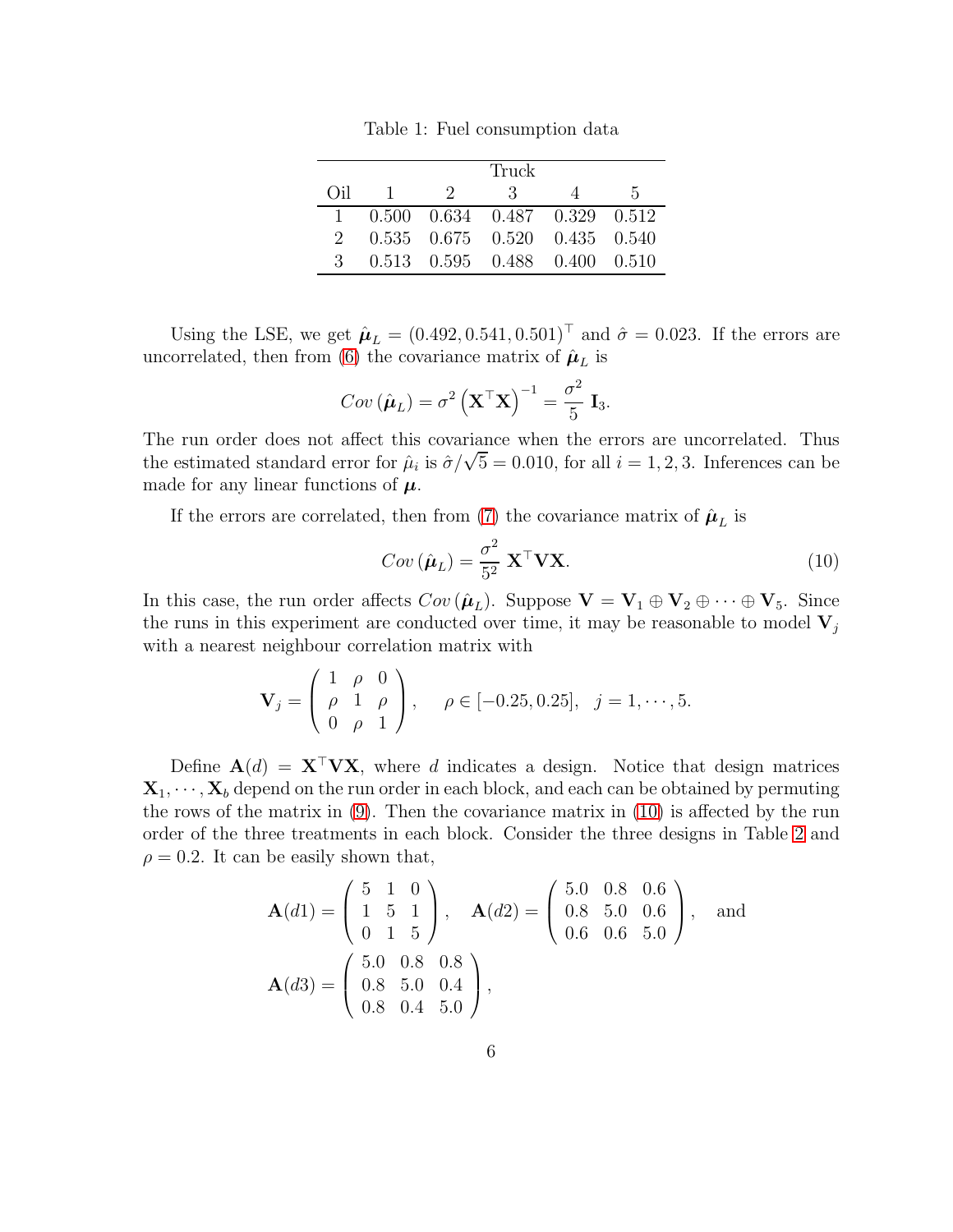<span id="page-6-0"></span>Table 2: Three block designs

| Design/run order   block 1 block 2 block 3 block 4 block 5 |                                                                                     |  |                                                   |  |
|------------------------------------------------------------|-------------------------------------------------------------------------------------|--|---------------------------------------------------|--|
|                                                            | $\begin{array}{cccccc} 1, 2, 3 & 3, 2, 1 & 3, 2, 1 & 1, 2, 3 & 3, 2, 1 \end{array}$ |  |                                                   |  |
|                                                            | $\begin{array}{cccccc} 1, 2, 3 & 2, 1, 3 & 1, 3, 2 & 3, 2, 1 & 3, 1, 2 \end{array}$ |  |                                                   |  |
|                                                            |                                                                                     |  | $3, 2, 1$ $2, 1, 3$ $2, 1, 3$ $2, 1, 3$ $1, 3, 2$ |  |

and det  $(A(d1)) = 115$ , det  $(A(d2)) = 118.776$ , det  $(A(d3)) = 118.312$ . It is clear that the run order affects the  $Cov(\hat{\mu}_L)$  in [\(7\)](#page-4-0). Similarly we can show that the run order also affects the  $Cov(\hat{\mu}_G)$  in [\(8\)](#page-4-0).

In practice, if we do not have any information on the correlation matrix  $V$ , the randomized run order should be used in each block. However, if we have some information on the correlation matrix  $V$ , we can use an "optimal" run order in each block to minimize the  $Cov(\hat{\mu}_L)$  or  $Cov(\hat{\mu}_G)$ . In the next Section, we will propose a robust design criterion to find the "optimal" run order.

### 3 Minimax design criterion

For practical applications, we never know the exact covariance of the errors in model [\(3\)](#page-3-0), but we may have some information about the correlation structure. A flexible model for the  $Cov(\epsilon)$  is to use a neighborhood of covariance matrices, which is defined in Section 3.1. Since we do not know the  $V$  in the GLSE in [\(5\)](#page-3-1), we will modify it in Section 3.2 using the information in the neighborhood of  $Cov(\epsilon)$ . Based on the neighborhood of  $Cov(\epsilon)$  and the modified GLSE, a robust design criterion is given in Section 3.3 to construct the optimal run order in each block.

#### 3.1 Neighbourhoods of covariance matrices

Let  $\mathbf{R} = \sigma^2 \mathbf{V} = \sigma^2 \mathbf{V}_1 \oplus \sigma^2 \mathbf{V}_2 \oplus \cdots \oplus \sigma^2 \mathbf{V}_b$ . In Mann (2011), two neighbourhoods of R were proposed, which are extensions of the neighbourhoods of covariance matrices in Wiens and Zhou (2008). We briefly describe them below.

Suppose  $\mathbf{R}_0 = \sigma^2 \mathbf{V}_0 = \sigma^2 \mathbf{V}_{10} \oplus \sigma^2 \mathbf{V}_{20} \oplus \cdots \oplus \sigma^2 \mathbf{V}_{b0}$ , where  $\mathbf{V}_{10}, \cdots, \mathbf{V}_{b0}$  are known correlation matrices. Often  $V_{10}, \dots, V_{b0}$  are viewed as our prior knowledge of the error process in model [\(3\)](#page-3-0). Commonly used error processes for field plots include the nearest neighbour (NN), moving average (MA), doubly geometric (DG) and discrete exponential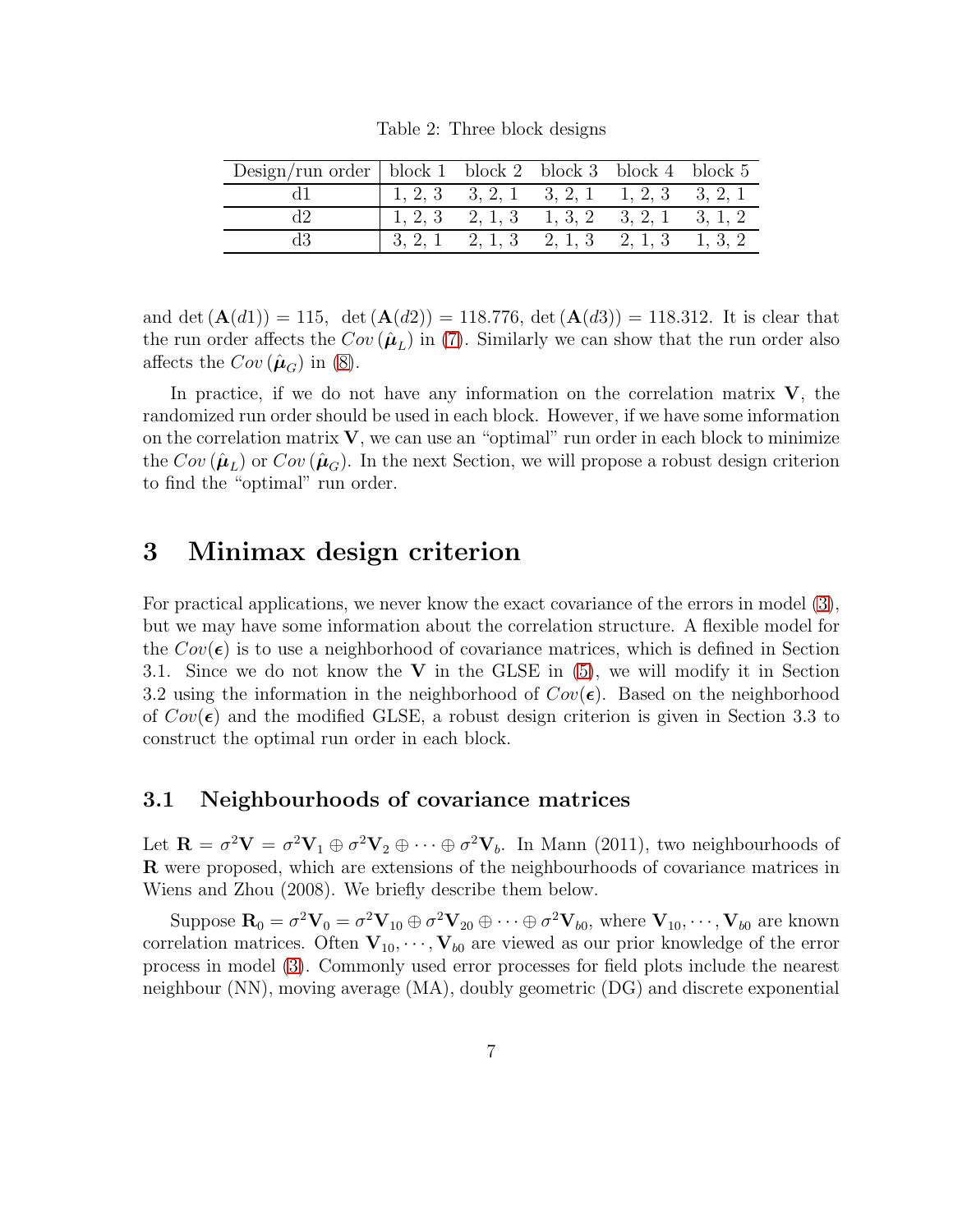(DE) processes, which are reviewed in detail in Mann (2011). Two options for neighbourhoods of **R** are defined around  $\mathbf{R}_0$  using the following procedure.

(i) Let  $\mathbf{R}_{j0} = \sigma^2 \mathbf{V}_{j0}$ , for  $j = 1, \dots, b$ .

(ii) Define a class of covariance matrices around each  $\mathbf{R}_{i0}$ ,  $j = 1, \dots, b$ ,

$$
\mathbf{R}_{j,\mathbf{K}_{j},\alpha} = \left\{ \mathbf{B} \mid 0 \leq \mathbf{B} \leq \mathbf{R}_{j0} + \alpha \mathbf{K}_{j}, \ \mathbf{B}^{\top} = \mathbf{B} \ \right\},\
$$

where  $\alpha \geq 0$ , and  $\mathbf{K}_j$  is either  $\mathbf{R}_{j0}$  or  $\mathbf{I}_t$ . The matrix ordering is by positive semidefiniteness, *i.e.*,  $\mathbf{B} \geq 0$  means that  $\mathbf{B}$  is positive semi-definite. For the applications in Section 4.2, we take  $\mathbf{R}_{10} = \mathbf{R}_{20} = \cdots = \mathbf{R}_{b0}$ , so  $\mathbf{K}_j$  does not depend on j. Thus, for simplicity, we omit the subscript j in  $\mathbf{K}_j$  in the following.

(iii) Define two neighbourhoods of  $\bf R$ ,

<span id="page-7-0"></span>
$$
\mathbf{R}_{\mathbf{K},\alpha} = \{ \mathbf{R} \mid \mathbf{R} = \mathbf{B}_1 \oplus \mathbf{B}_2 \oplus \cdots \oplus \mathbf{B}_b, \mathbf{B}_j \in \mathbf{R}_{j,\mathbf{K},\alpha}, \ j = 1,\cdots,b \},\qquad(11)
$$

where **K** is either  $\mathbf{R}_{j0}$  or  $\mathbf{I}_t$ . So the two neighbourhoods are  $\mathbf{R}_{\mathbf{R}_{j0},\alpha}$  and  $\mathbf{R}_{\mathbf{I}_t,\alpha}$ .

We can also use matrix norms  $|| \cdot ||_1$  or  $|| \cdot ||_2$  (Horn and Johnson, 1985, page 291) to define a neighbourhood of R. Let

$$
\mathbf{R}_{l,\alpha} = \left\{ \left. \mathbf{R} \mid \mathbf{R} = \mathbf{B}_1 \oplus \mathbf{B}_2 \oplus \cdots \oplus \mathbf{B}_b, \right. \left. \left. \left\| \mathbf{B}_j - \mathbf{R}_{j0} \right\| \right| \leq \alpha, \right. \mathbf{B}_j^{\top} = \mathbf{B}_j \geq 0, \ j = 1, \cdots, b \right. \right\},
$$

 $l = 1, 2$ . However, it is shown in Wiens and Zhou (2008) that  $\mathbf{R}_{l,\alpha} = \mathbf{R}_{\mathbf{K},\alpha}$  with  $\mathbf{K} = \mathbf{I}_t$ . Thus we will only use the neighbourhoods  $\mathbf{R}_{\mathbf{K},\alpha}$  to define and construct robust designs in this paper.

It is obvious that parameter  $\alpha$  controls the size of the neighbourhoods of **R**. The larger the  $\alpha$  is, the bigger the neighbourhood is. It is also clear that  $\mathbf{R}_{0} \in \mathbf{R}_{\mathbf{K},\alpha}$  for all  $\alpha \geq 0$ , and  $\mathbf{R}_0$  can be viewed as a center of the neighbourhoods.

#### 3.2 Modified GLSE

We cannot compute the GLSE in  $(5)$  without knowing matrix **V**. A modified GLSE (MGLSE) is proposed when  $\mathbf{R} = Cov(\epsilon)$  belongs to  $\mathbf{R}_{\mathbf{K},\alpha}$ . The original idea is from Martin (1986), but it is applied for  $\mathbf{R}_{\mathbf{K},\alpha}$  in Mann (2011). Define the MGLSE as

<span id="page-7-1"></span>
$$
\hat{\boldsymbol{\theta}}_M = \left(\begin{array}{c} \hat{\boldsymbol{\mu}}_M \\ \hat{\boldsymbol{\beta}}_M \end{array}\right) = \left(\mathbf{Z}^\top \mathbf{R}_0^{-1} \mathbf{Z}\right)^{-1} \mathbf{Z}^\top \mathbf{R}_0^{-1} \mathbf{y}.
$$
\n(12)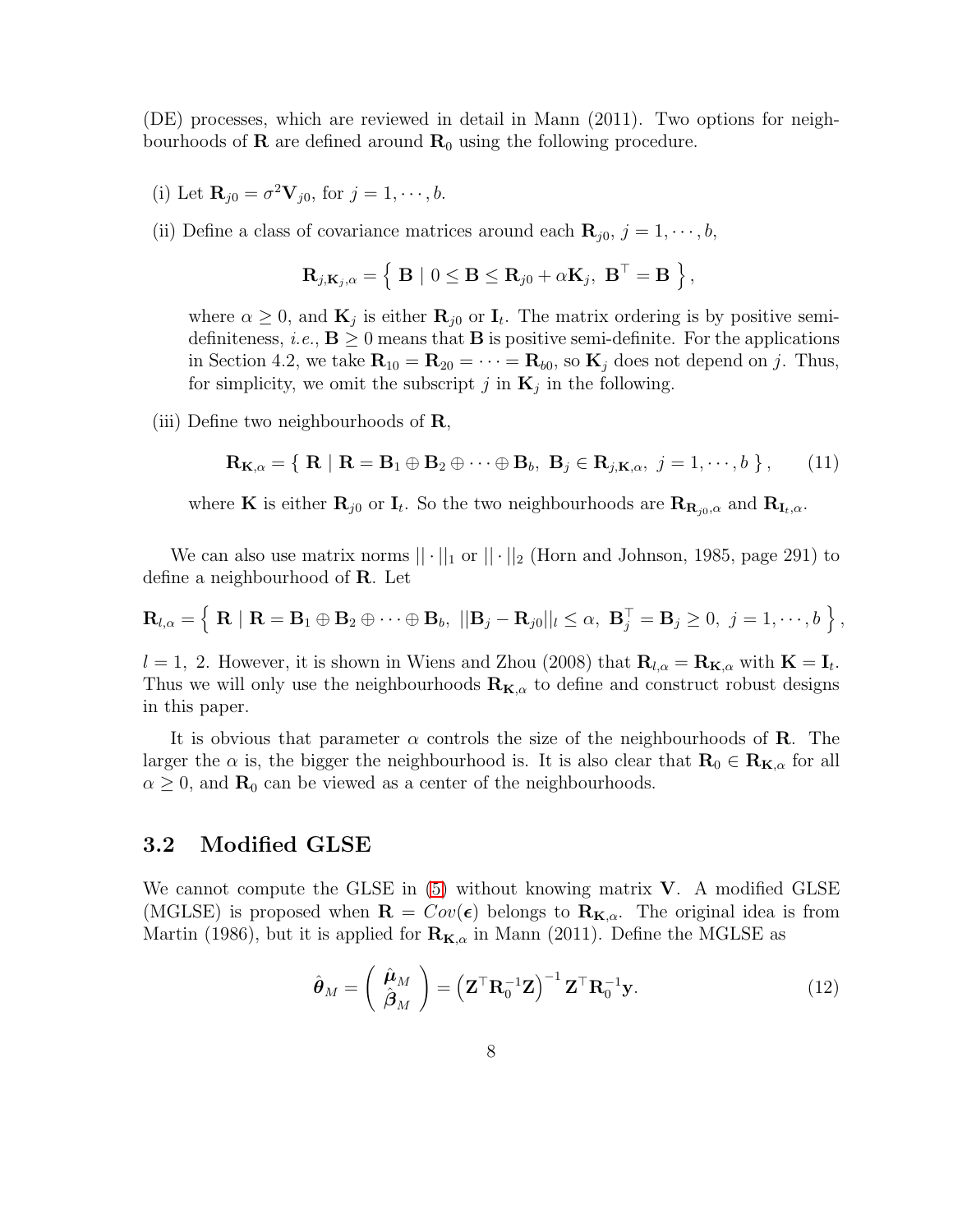Then the covariance matrix of  $\hat{\mu}_M$  is

<span id="page-8-0"></span>
$$
Cov\left(\hat{\boldsymbol{\mu}}_{M}\right) = \mathbf{T}\left(\mathbf{Z}^{\top}\mathbf{R}_{0}^{-1}\mathbf{Z}\right)^{-1}\mathbf{Z}^{\top}\mathbf{R}_{0}^{-1}\mathbf{R}\mathbf{R}_{0}^{-1}\mathbf{Z}\left(\mathbf{Z}^{\top}\mathbf{R}_{0}^{-1}\mathbf{Z}\right)^{-1}\mathbf{T}^{\top},\tag{13}
$$

where  $\mathbf{T} = (\mathbf{I}_t, \mathbf{0})$  is a  $t \times (t + b - 1)$  matrix, and **R** is the true (but unknown) covariance matrix of the errors.

#### 3.3 Design criterion

Suppose  $\hat{\mu}$  is an estimator of  $\mu$ , such as the LSE or the MGLSE. Let function  $g_{\mathcal{L}}(\hat{\mu}, \mathbf{X}, \mathbf{R}) =$  $\mathcal{L}(Cov(\hat{\mu}))$  be a measure of the covariance matrix. The commonly used measures  $\mathcal{L}$  include the determinant and trace. Function  $g_{\mathcal{L}}$  depends on the estimator  $\hat{\boldsymbol{\mu}}$ , model matrix **Z** and the error covariance matrix  $\mathbf{R}$ ; see [\(7\)](#page-4-0) and [\(13\)](#page-8-0). Since matrix **U** is fixed in **Z**, we write  $g_{\mathcal{L}}$  depending on **Z** only through **X**.

Since the covariance matrix of  $\hat{\mu}$  depends on the unknown **R**, we cannot minimize  $q_c(\hat{\boldsymbol{\mu}}, \mathbf{X}, \mathbf{R})$  directly to construct optimal designs. A minimax approach has been used to construct robust designs for various models. See, for example, Huber (1975), Wiens (1992), and Ou and Zhou (2009). The minimax approach will also be applied here to define robust designs.

Define the maximum loss function as

<span id="page-8-2"></span>
$$
\phi_{\mathcal{L}}\left(\hat{\boldsymbol{\mu}}, \mathbf{X}\right) = \max_{\mathbf{R} \in \mathbf{R}_{\mathbf{K}, \alpha}} g_{\mathcal{L}}\left(\hat{\boldsymbol{\mu}}, \mathbf{X}, \mathbf{R}\right). \tag{14}
$$

Use  $\phi_A$  or  $\phi_D$  to denote the  $\phi_{\mathcal{L}}$  when measure  $\mathcal{L}$  is the trace or determinant respectively. A minimax (robust) design  $\xi_{\mathcal{L}}$  is defined to be the design that minimizes  $\phi_{\mathcal{L}}(\hat{\boldsymbol{\mu}}, \mathbf{X})$  over design matrix X.

From the definition, the minimax design may depend on the estimator  $\hat{\mu}$ . For the LSE, from [\(7\)](#page-4-0) and  $\mathbf{R} = \sigma^2 \mathbf{V}$ ,

<span id="page-8-1"></span>
$$
g_{\mathcal{L}}\left(\hat{\boldsymbol{\mu}}_{L}, \mathbf{X}, \mathbf{R}\right) = \mathcal{L}\left(Cov\left(\hat{\boldsymbol{\mu}}_{L}\right)\right) = \mathcal{L}\left(\frac{1}{b^{2}} \mathbf{X}^{\top} \mathbf{R} \mathbf{X}\right). \tag{15}
$$

For the MGLSE, from [\(13\)](#page-8-0),

<span id="page-8-3"></span>
$$
g_{\mathcal{L}}\left(\hat{\boldsymbol{\mu}}_{M}, \mathbf{X}, \mathbf{R}\right) = \mathcal{L}\left(\mathbf{T}\left(\mathbf{Z}^{\top}\mathbf{R}_{0}^{-1}\mathbf{Z}\right)^{-1}\mathbf{Z}^{\top}\mathbf{R}_{0}^{-1}\mathbf{R}\mathbf{R}_{0}^{-1}\mathbf{Z}\left(\mathbf{Z}^{\top}\mathbf{R}_{0}^{-1}\mathbf{Z}\right)^{-1}\mathbf{T}^{\top}\right).
$$
 (16)

The following theorem gives the maximum loss function  $\phi_{\mathcal{L}}$  for the LSE and MGLSE.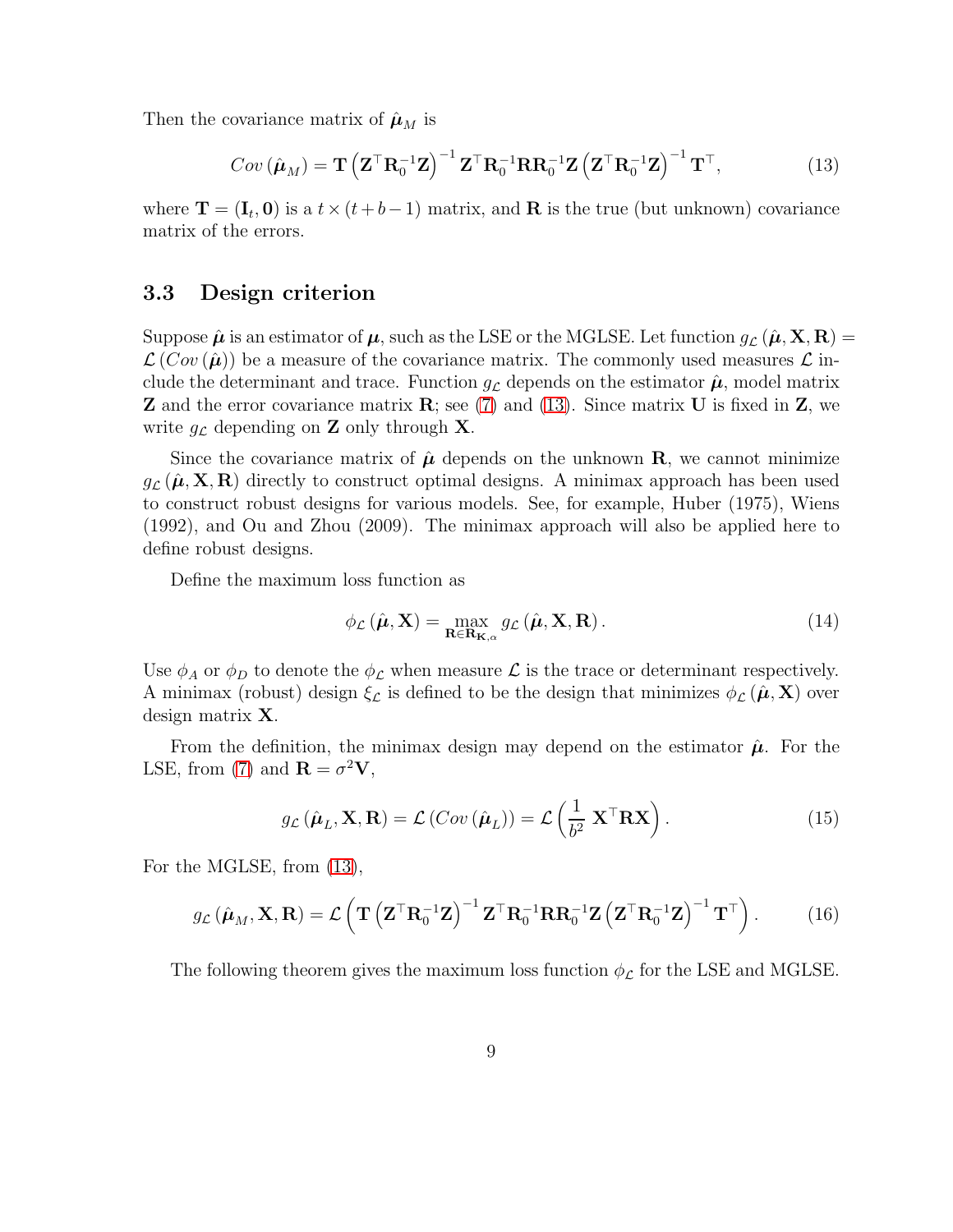**Theorem 1** For the neighbourhoods  $\mathbf{R}_{\mathbf{K},\alpha}$  defined in [\(11\)](#page-7-0) and measure L being monotonic according to the ordering of positive definiteness, we have

<span id="page-9-0"></span>
$$
(i) \phi_{\mathcal{L}}(\hat{\boldsymbol{\mu}}_{L}, \mathbf{X}) = \begin{cases} \mathcal{L} \left( \frac{1+\alpha}{b^{2}} \mathbf{X}^{\top} \mathbf{R}_{0} \mathbf{X} \right), & \text{for } \mathbf{K} = \mathbf{R}_{j0}, \\ \mathcal{L} \left( \frac{1}{b^{2}} \left( \mathbf{X}^{\top} \mathbf{R}_{0} \mathbf{X} + \alpha \mathbf{X}^{\top} \mathbf{X} \right) \right), & \text{for } \mathbf{K} = \mathbf{I}_{t}, \end{cases}
$$
(17)

(i) 
$$
\phi_{\mathcal{L}}(\hat{\boldsymbol{\mu}}_M, \mathbf{X}) = \begin{cases} \mathcal{L} \left( (1+\alpha) \mathbf{T} \left( \mathbf{Z}^{\top} \mathbf{R}_0^{-1} \mathbf{Z} \right)^{-1} \mathbf{T}^{\top} \right), & \text{for } \mathbf{K} = \mathbf{R}_{j0}, \\ \mathcal{L} \left( \mathbf{T} \left( \mathbf{Z}^{\top} \mathbf{R}_0^{-1} \mathbf{Z} \right)^{-1} \mathbf{Z}^{\top} \mathbf{C}_0 \mathbf{Z} \left( \mathbf{Z}^{\top} \mathbf{R}_0^{-1} \mathbf{Z} \right)^{-1} \mathbf{T}^{\top} \right), & \text{for } \mathbf{K} = \mathbf{I}_t, \end{cases}
$$

where  $C_0 = R_0^{-1} + \alpha R_0^{-2}$ .

The proof of Theorem 1 is given in the Appendix. The results in Theorem 1 are very useful, and we only need to minimize [\(17\)](#page-9-0) or [\(18\)](#page-9-0) to construct robust designs. In the next section, we will discuss two algorithms to find robust designs, present representative examples, and derive several theoretical results.

### 4 Construction of robust designs

### 4.1 Numerical algorithms

Minimizing  $(17)$  or  $(18)$  over **X** is a combinatorial optimization problem. When the number of treatments and the number of blocks are small, a complete search method to find robust designs is feasible. However, when the number of treatments and/or the number of blocks are big, it is too expensive to use a complete search method. In this situation, there are various algorithms available that can be applied to construct robust designs. One of them is a simulated annealing algorithm, which is known in the literature to be effective in searching for optimal and robust designs. For example, see Elliott, Eccleston and Martin (1999), Fang and Wiens (2000), and Wilmut and Zhou (2011).

An annealing algorithm minimizing  $\phi_{\mathcal{L}}(\hat{\boldsymbol{\mu}}, \mathbf{X})$  includes the following main steps.

- Step 1: Choose an initial design  $X$ , say  $X_0$ , and set initial values of the parameters in the algorithm such as the cooling temperature and the number of iterations at each temperature amongst others. Compute the maximum loss function at  $\mathbf{X}_0$  as  $l_0 = \phi_{\mathcal{L}}(\hat{\boldsymbol{\mu}}, \mathbf{X}_0).$
- Step 2: Use a scheme to generate a new design, say  $X_1$ , which is usually a small change from the current design  $X_0$ . Compute the maximum loss function at  $X_1$  as  $l_1 = \phi_{\mathcal{L}}(\hat{\boldsymbol{\mu}}, \mathbf{X}_1).$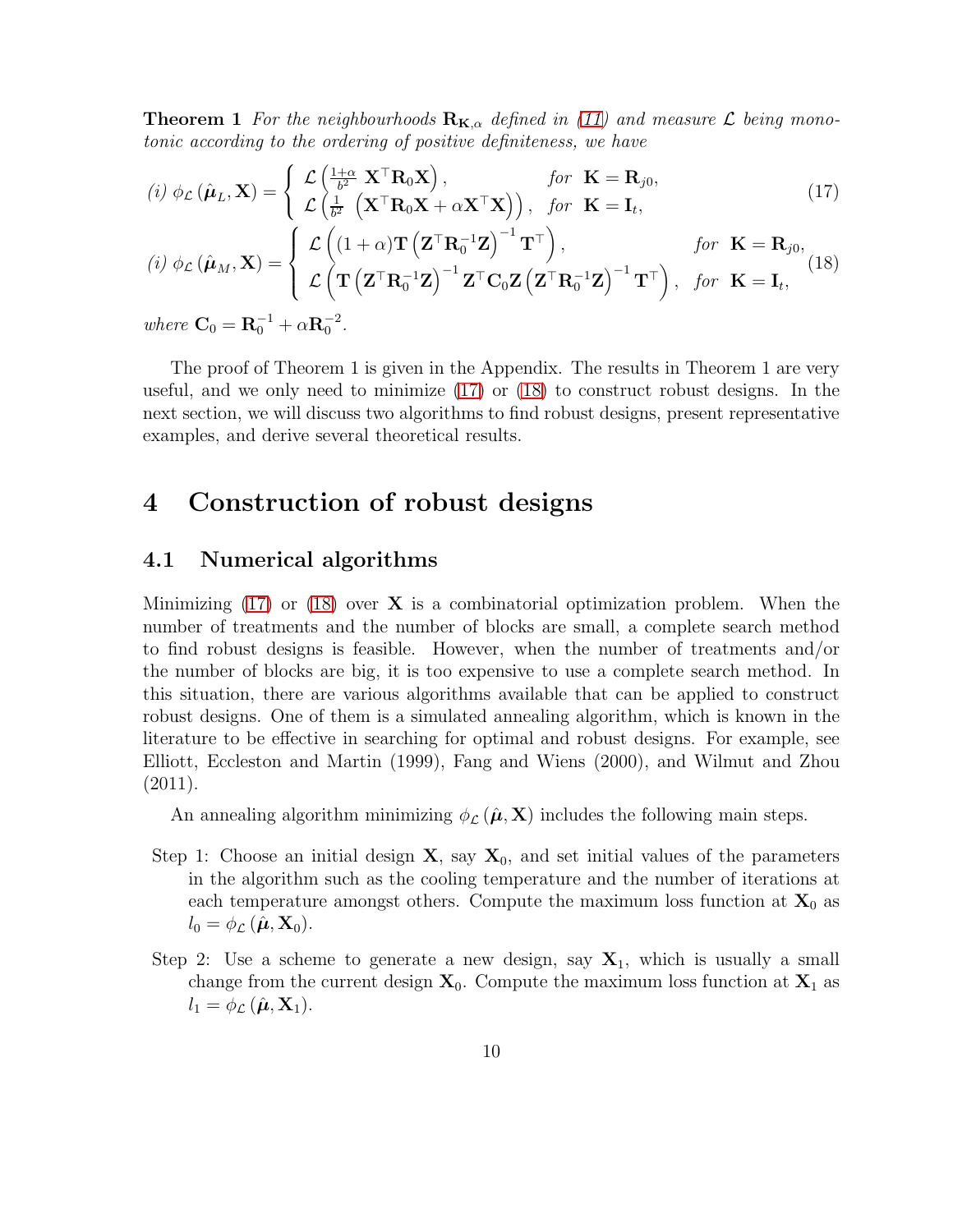- Step 3: Use a rule to determine if the new design  $X_1$  can be accepted. If it is accepted, then it becomes  $\mathbf{X}_0$ .
- Step 4: Update the cooling temperature. Use a stopping criterion to see if the designs have converged. If converged, go to Step 5. Otherwise, go to Step 2.

Step 5: The last design  $X_0$  is considered to be an approximate optimal design.

The cooling temperature parameter,  $T$ , plays an important role in the algorithm, and it has influence on the speed of convergence of the designs. The detailed discussions about setting the initial cooling temperature and how to update it can be found in Fang and Wiens (2000) and the references therein. The acceptance rule is as follows. If  $l_1 \leq l_0$ , then  $\mathbf{X}_1$  is accepted. If  $l_1 > l_0$ , then  $\mathbf{X}_1$  is accepted with a probability  $\exp(-(l_1 - l_0)/T)$ .

At each iteration, a new design needs to be generated, and it is usually obtained by modifying the current design with a small change. A good scheme for generating new designs should allow us to access all possible designs for X. Since we can randomly assign the numbers to the t treatments, without loss of generality we fix the allocation of treatments in block 1, and only search for optimal allocations in blocks 2 to b. A new design  $X_1$  is obtained from  $X_0$  by randomly choosing a block number from 2 to b and switching two treatment numbers in the selected block.

There are other modifications that can improve the searching. Two small steps are added in our computation. One is to record the best design, say  $X_*$ , with the smallest  $\phi_{\mathcal{L}}$  during the iterations. Notice that  $\mathbf{X}_{*}$  is updated at each iteration. At the end, if  $X_*$  has smaller  $\phi_{\mathcal{L}}$  value than  $X_0$ , then  $X_*$  is considered as an approximate robust design. Another step is to start with the approximate robust design from the annealing algorithm and do an additional steepest descent procedure as in Elliott, Eccleston and Martin (1999). This can be done by running the above annealing algorithm again and only accepting the new design when  $l_1 \leq l_0$ .

#### 4.2 Applications

We consider a general setting for each block in the following examples. Suppose each block contains  $m \times n$  small plots arranged in a rectangular area as in Table [3.](#page-11-0) This is common for field experiments, and each small plot receives a treatment. Assume each block has one replicate of t treatments, so  $t = mn$ . Let  $(k, s)$  indicate the position of a small plot,  $k = 1, \dots, m$ ,  $s = 1, \dots, n$ . In model [\(3\)](#page-3-0), we define the error vector for the jth block as

$$
\boldsymbol{\epsilon}_j = (\epsilon_{1,1},\cdots,\epsilon_{1,n},\epsilon_{2,1},\cdots,\epsilon_{2,n},\cdots,\epsilon_{m,1},\cdots,\epsilon_{m,n})^\top, \quad j=1,\cdots,b.
$$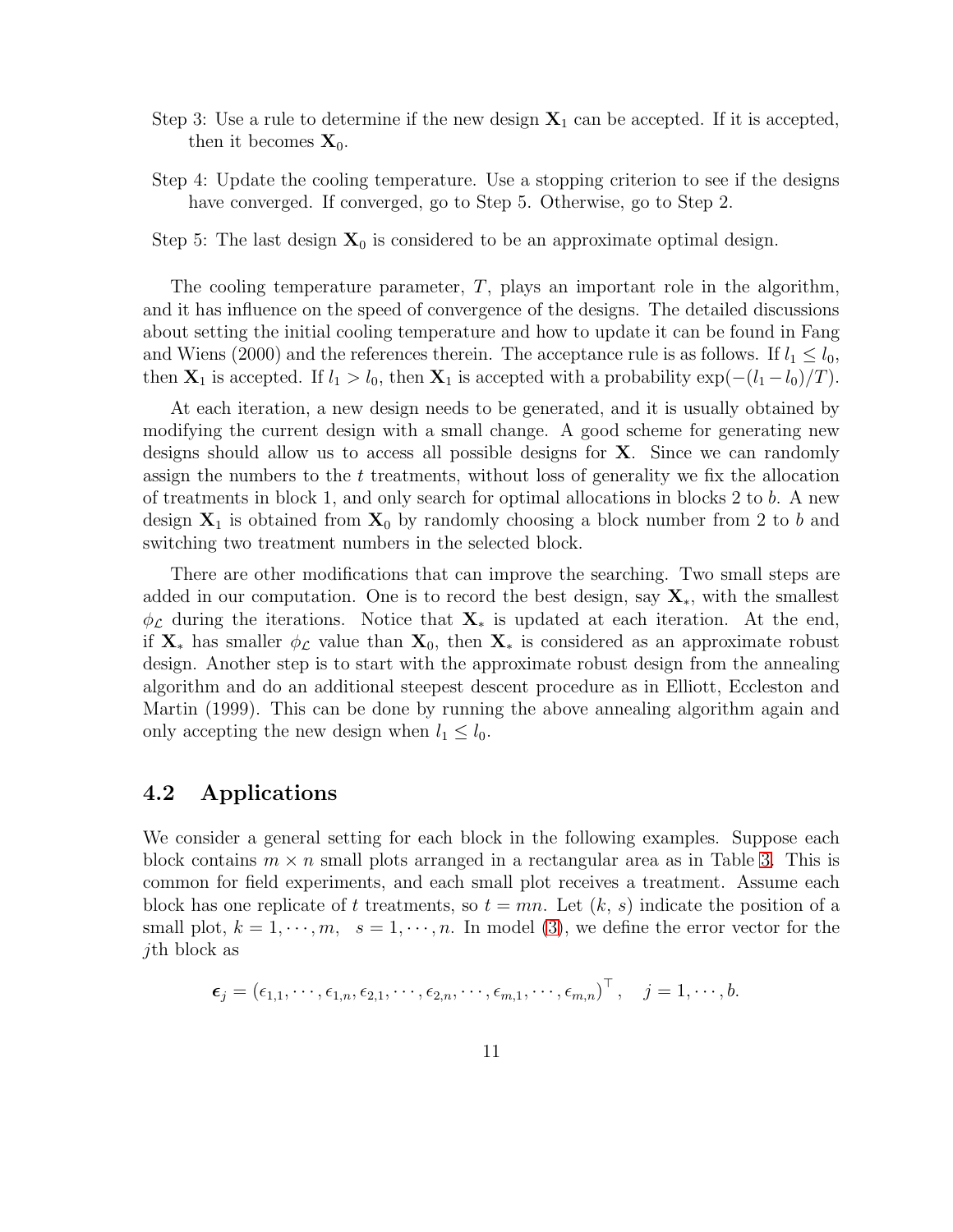<span id="page-11-0"></span>

|       |        | . | $\cdot$ <sup>n</sup> |
|-------|--------|---|----------------------|
|       |        | . | $\cdot$ n            |
|       |        |   |                      |
| (m,1) | (m, 2) |   | (m,n)                |

Table 3: Small plots arrangement in each block

If it is not a field experiment but the runs in each block are conducted over time, then it can be viewed as a special case with  $n = 1$ . Four representative examples are presented next to show the robust designs. In all the examples we set  $\sigma^2 = 1$  to present the loss function values.

**Example 1** Construct the robust design for  $b = 2$ ,  $t = 7$ ,  $m = 7$ , and  $n = 1$ . The neighbourhood is  $\mathbf{R}_{\mathbf{K},\alpha}$  with  $\alpha = 0.25$  and  $\mathbf{K} = \mathbf{R}_{j0} = \sigma^2 \mathbf{V}_{j0}$ , where  $\mathbf{V}_{j0}$  is from the first order NN process with correlation  $\rho = 0.15$ , *i.e.*,

$$
\mathbf{V}_{j0} = \left( \begin{array}{cccc} 1 & \rho & 0 & \cdots & 0 \\ \rho & 1 & \rho & \cdots & 0 \\ & \ddots & \ddots & \ddots & \vdots \\ 0 & \cdots & \rho & 1 & \rho \\ 0 & \cdots & 0 & \rho & 1 \end{array} \right)_{7 \times 7}.
$$

Using the MGLSE, we minimize  $\phi_D(\hat{\boldsymbol{\mu}}_M, \mathbf{X}) = \det \left( (1 + \alpha) \mathbf{T} \left( \mathbf{Z}^\top \mathbf{R}_0^{-1} \mathbf{Z} \right)^{-1} \mathbf{T}^\top \right)$  to get the D-optimal robust design. Notice that the result does not depend on the value of  $\sigma^2$ or  $\alpha$ . A complete search method is applied, and the results show that the D-optimal robust design is not unique.

<span id="page-11-1"></span>

Figure 1: Robust design for the MGLSE with  $t = 7$ ,  $m = 7$ ,  $n = 1$ , and  $b = 2$ . The numbers,  $1, \dots, 7$ , are treatment numbers in the small plots.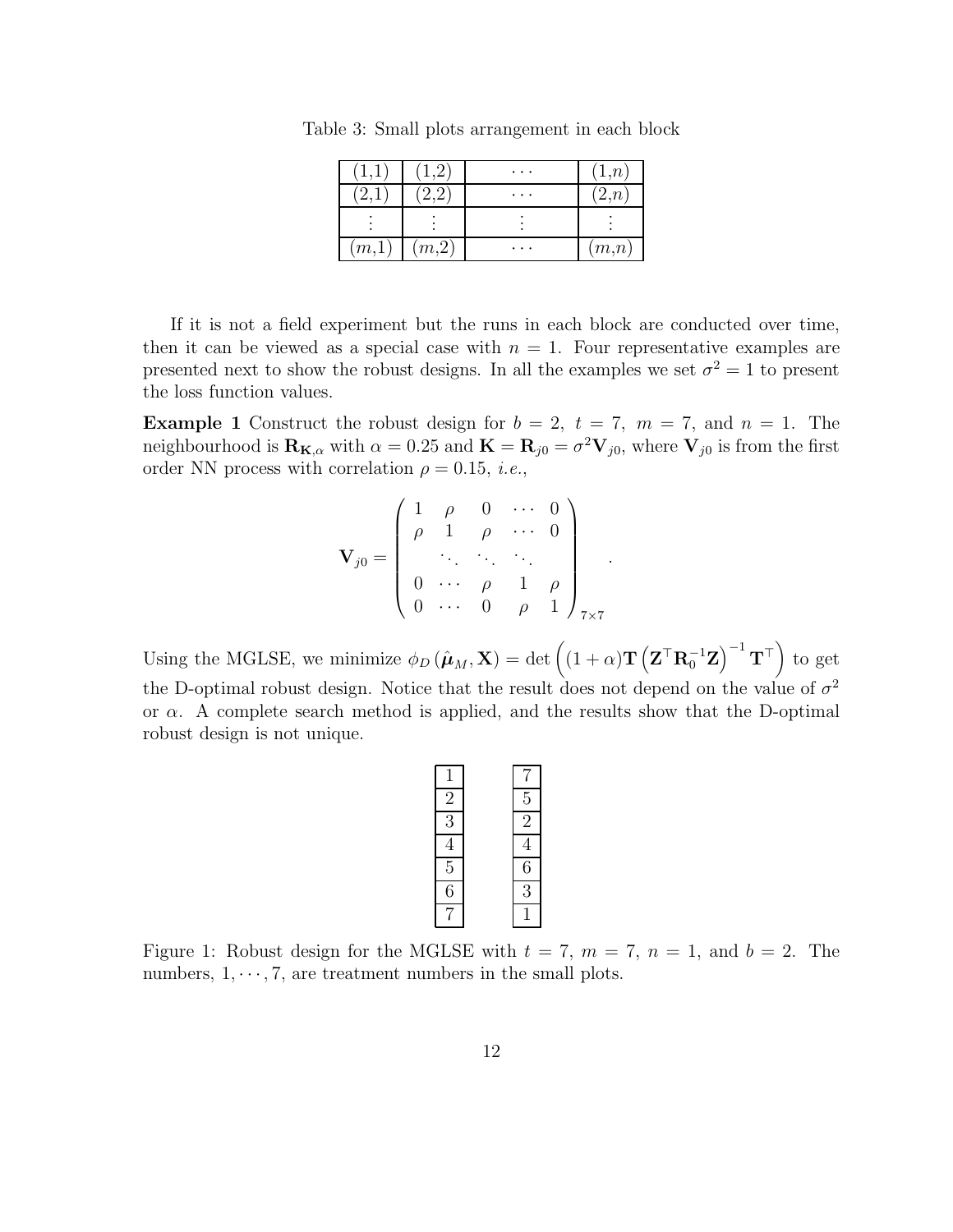Figure [1](#page-11-1) presents one robust design with  $(\phi_D(\hat{\boldsymbol{\mu}}_M, \mathbf{X}))^{1/7} = 0.60613$ . We notice that the two blocks have different treatment allocations. In fact, if two treatments are neighbours in block 1, then they are not neighbours in block 2.

**Example 2** Construct the robust design for  $b = 5$ ,  $t = 3$ ,  $m = 3$ , and  $n = 1$ . This experiment is discussed in Section 2.3. The neighbourhood is  $\mathbf{R}_{\mathbf{K},\alpha}$  with  $\alpha = 0.2$  and  $\mathbf{K} = \mathbf{R}_{j0} = \sigma^2 \mathbf{V}_{j0}$ , where  $\mathbf{V}_{j0}$  (3 × 3) is from the first order NN process with correlation  $\rho = 0.20$ . One D-optimal robust design minimizing  $\phi_D(\hat{\mu}_M, \mathbf{X})$  is given in Figure [2,](#page-12-0) obtained from a complete search method. This design has  $(\phi_D (\hat{\boldsymbol{\mu}}_M, \mathbf{X}))^{1/3} = 0.23165$ .



<span id="page-12-0"></span>Figure 2: Robust design for the MGLSE with  $t = 3$ ,  $m = 3$ ,  $n = 1$ , and  $b = 5$ . The numbers, 1, 2, 3, are treatment numbers in the small plots.

<span id="page-12-1"></span>Figure 3: Robust design for the LSE with  $t = 3$ ,  $m = 3$ ,  $n = 1$ , and  $b = 5$ . The numbers, 1, 2, 3, are treatment numbers in the small plots.

One D-optimal robust design minimizing  $\phi_D(\hat{\boldsymbol{\mu}}_L, \mathbf{X})$  is given in Figure [3,](#page-12-1) which gives  $(\phi_D(\hat{\boldsymbol{\mu}}_L, \mathbf{X}))$ <sup>1/3</sup> = 0.23342. The D-optimal robust designs are not unique. We can randomly permute the treatment numbers and block numbers. We can also change the orientation of blocks if matrix  $V_{i0}$  is from a weakly stationary error process. This implies that the design in Figure [3](#page-12-1) is the same as design  $d1$  in Table [2,](#page-6-0) and the design in Figure [2](#page-12-0) is the same as design d2 in Table [2.](#page-6-0) The D-optimal design based on the LSE puts the same treatment in the middle plot of all the 5 blocks, while the D-optimal design based on the MGLSE distributes the three treatments in the middle plot almost uniformly. In addition, if  $K = I_t$ , we get the same D-optimal robust designs in Figures [2](#page-12-0) and [3](#page-12-1) for the MGLSE and LSE, respectively.

**Example 3** Construct the robust design for  $b = 2$ ,  $t = 12$ ,  $m = 6$ , and  $n = 2$ . The neighbourhood is  $\mathbf{R}_{\mathbf{K},\alpha}$  with  $\alpha = 0.3$  and  $\mathbf{K} = \sigma^2 \mathbf{I}_t$ . Take  $\sigma^2 = 1$ . The correlation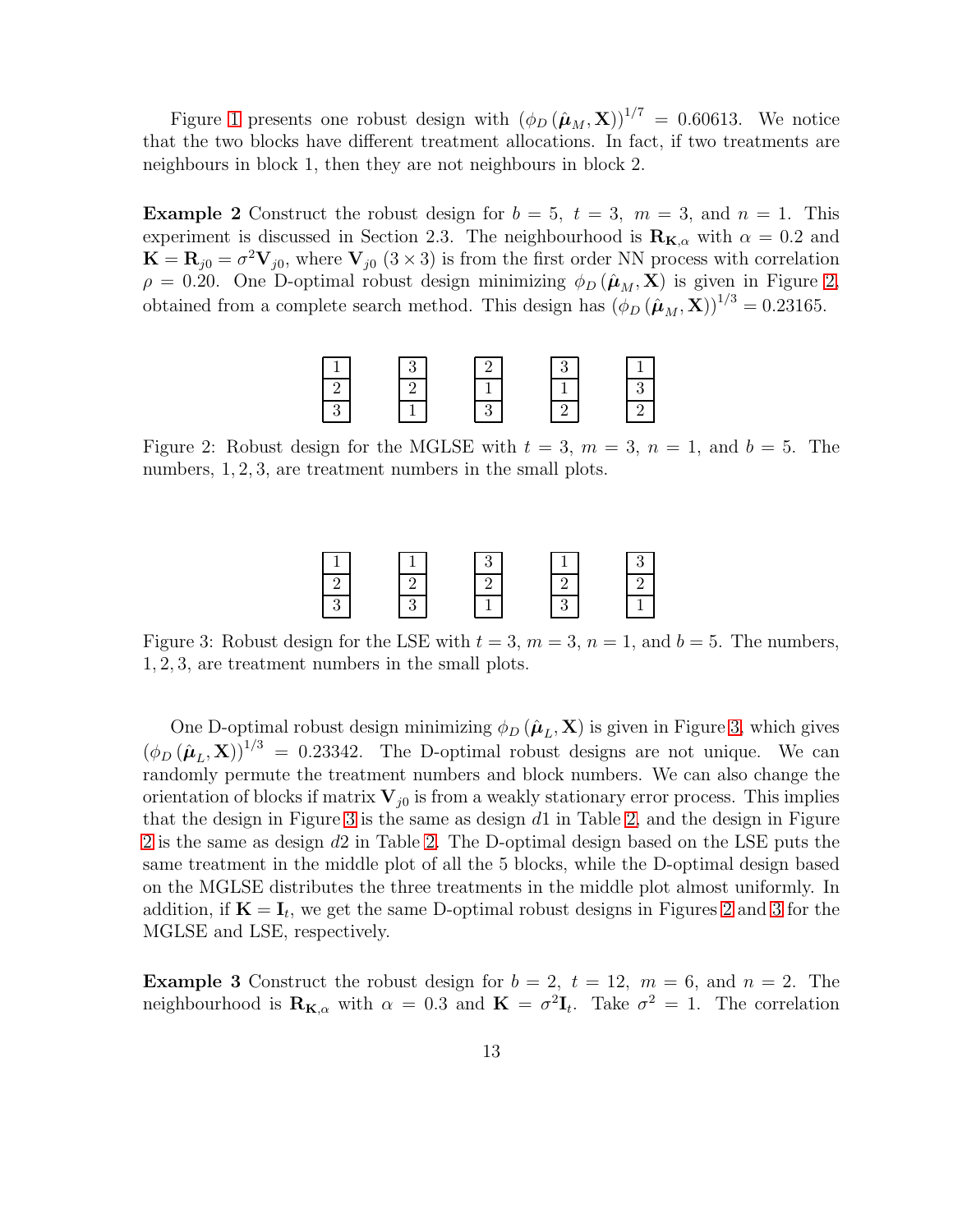matrix  $V_{i0}$  (12 × 12) is from the DG with parameter  $\lambda$ , *i.e.*, the correlation between two small plots at locations  $(k_1, s_1)$  and  $(k_2, s_2)$  is given by  $\lambda^{|k_1-k_2|+|s_1-s_2|}$ . Robust designs are found using the annealing algorithm and are presented for two values of  $\lambda$  in Figure [4.](#page-13-0) We have  $(\phi_D^{\text{U}}(\hat{\mu}_M, \mathbf{X}))^{1/12} = 0.64993$  and 0.58963 for  $\lambda = 0.01$  and 0.3, respectively.

|     |              |        |        |   |     |              |          | O |   |
|-----|--------------|--------|--------|---|-----|--------------|----------|---|---|
|     | 2<br>υ       |        | ჩ      | − |     | 3            |          | 9 | റ |
| (a) | $\mathbf{G}$ | ◠      | 2<br>U |   | `b` | $\mathbf{D}$ | 6        | റ |   |
|     | −            | ◠<br>u |        |   |     | −            | 8        | 5 |   |
|     |              |        |        |   |     | 9            |          |   |   |
|     |              | ↶      |        |   |     |              | $\Omega$ |   | ⇁ |

<span id="page-13-0"></span>Figure 4: Robust designs for the MGLSE with  $t = 12$ ,  $m = 6$ ,  $n = 2$ , and  $b = 2$  under the DG: (a)  $\lambda = 0.01$ , (b)  $\lambda = 0.3$ .

**Example 4** Robust designs are constructed for  $b = 2$ ,  $n = 2$  and various values of t. The first order NN correlation structure is used and  $\rho = 0.2$ , and the neighborhood is  $\mathbf{R}_{\mathbf{K},\alpha}$  with  $\alpha = 0.3$  and  $\mathbf{K} = \mathbf{R}_{i0}$ . The designs are presented in Figure [5,](#page-14-0) and they minimize  $\phi_D(\hat{\mu}_M, \mathbf{X})$ . The minimum loss function values are  $(\phi_D(\hat{\mu}_M, \mathbf{X}))^{1/t}$  $0.59115, 0.58950, 0.58823, 0.58734 \text{ and } 0.58662 \text{ for } t = 10, 12, 14, 16 \text{ and } 18$ , respectively. All the designs have the property that the neighbours in block one are not neighbours in block two.

### 4.3 Theoretical properties

Analytical solutions for robust designs are hard to obtain in general, but we are able to derive several theoretical results for block designs here.

**Theorem 2** For neighbourhood  $\mathbf{R}_{\mathbf{R}_{i0},\alpha}$  with  $\mathbf{R}_{0} = \mathbf{R}_{10} \oplus \mathbf{R}_{10} \oplus \cdots \oplus \mathbf{R}_{10}$ , the design with the same treatment allocation in all the b blocks is a D-optimal robust design, which minimizes  $\phi_D(\hat{\boldsymbol{\mu}}_L, \mathbf{X})$ .

The proof of Theorem 2 is in the Appendix. The result is true for any  $\mathbf{R}_{10}$ ,  $b \geq 2$ and  $n \geq 1$ . As indicated in Example 2, we can also permute the treatment numbers and block numbers in the robust designs. In addition, if  $\mathbf{R}_{10}$  is from a weakly stationary error process, then we can change the orientation of any number of blocks in the D-optimal robust designs.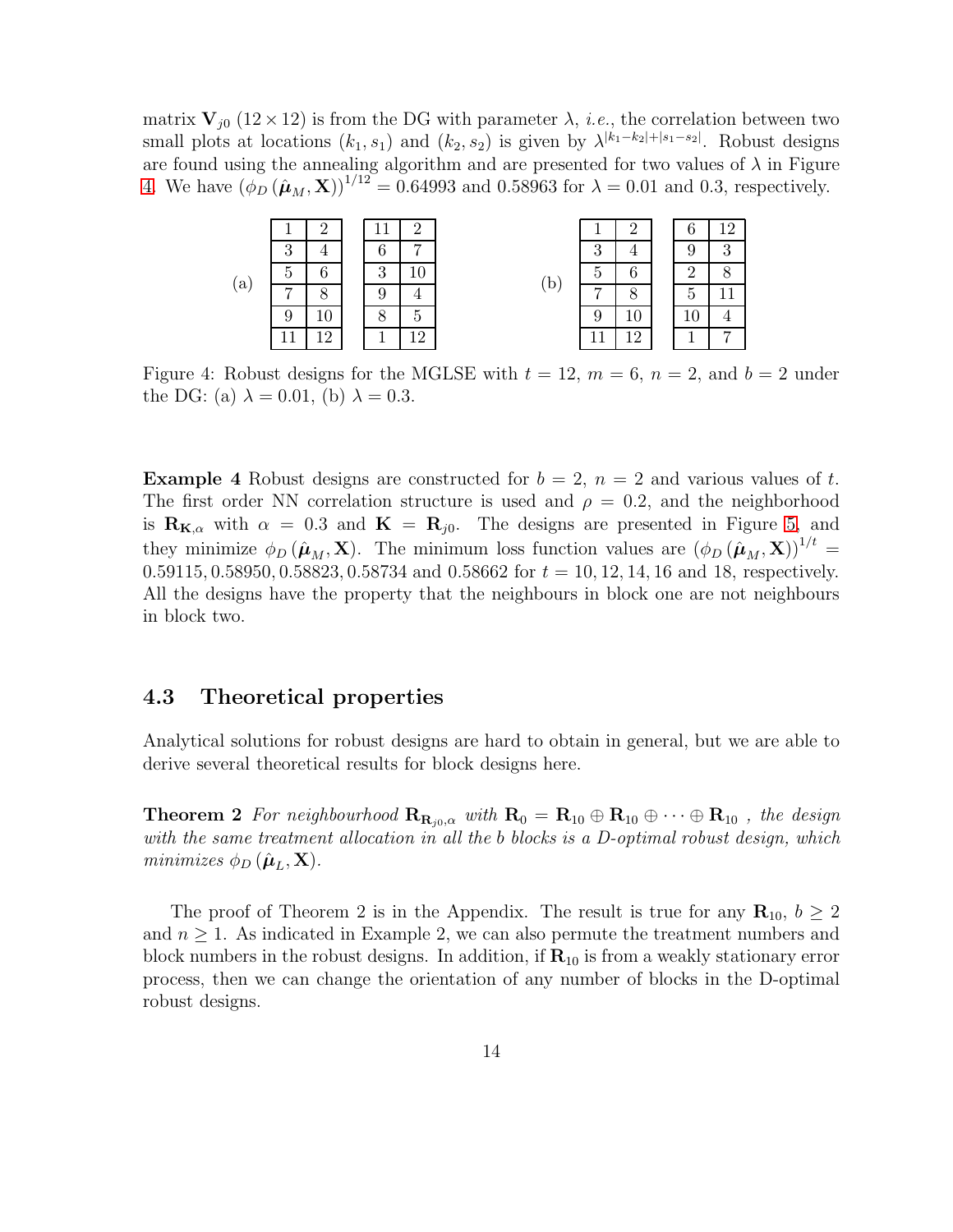

<span id="page-14-0"></span>Figure 5: Robust designs for the MGLSE for various  $t$  under the first order NN: (a)  $t = 10$ , (b)  $t = 12$ , (c)  $t = 14$ , (d)  $t = 16$ , and (e)  $t = 18$ .

**Theorem 3** For the LSE and neighbourhood  $\mathbf{R}_{\mathbf{K},\alpha}$  with  $\mathbf{K} = \mathbf{R}_{j0}$  or  $\mathbf{I}_t$ , any design is an A-optimal robust design, which minimizes  $\phi_A(\hat{\boldsymbol{\mu}}_L, \mathbf{X})$ .

The proof of Theorem 3 is in the Appendix. The result is true for any number of blocks and  $n \geq 1$ . The result implies that the trace is not a good measure to differentiate the designs for the LSE and neighbourhood  $\mathbf{R}_{\mathbf{K},\alpha}$ .

**Theorem 4** Consider block designs with  $b = 2$ ,  $n = 1$  and  $t > 3$ . For the MGLSE and neighbourhood  $\mathbf{R}_{\mathbf{R}_{j0},\alpha}$  with  $\mathbf{V}_{j0}$  being the DG or DE correlation matrix, the D-optimal robust design, which minimizes  $\phi_D(\hat{\mu}_M, \mathbf{X})$ , does not have the same treatment allocation in the two blocks.

The proof of Theorem 4 is in the Appendix. The result shows that the D-optimal robust designs based on the LSE and the MGLSE are different. In addition, from the proofs of Theorems 2 and 4, we can see that

$$
\min_{\mathbf{X}} \phi_D(\hat{\boldsymbol{\mu}}_M, \mathbf{X}) < \frac{(1+\alpha)^t \sigma^{2t}}{2^t} \ \det(\mathbf{V}_{10}) = \min_{\mathbf{X}} \phi_D(\hat{\boldsymbol{\mu}}_L, \mathbf{X}).
$$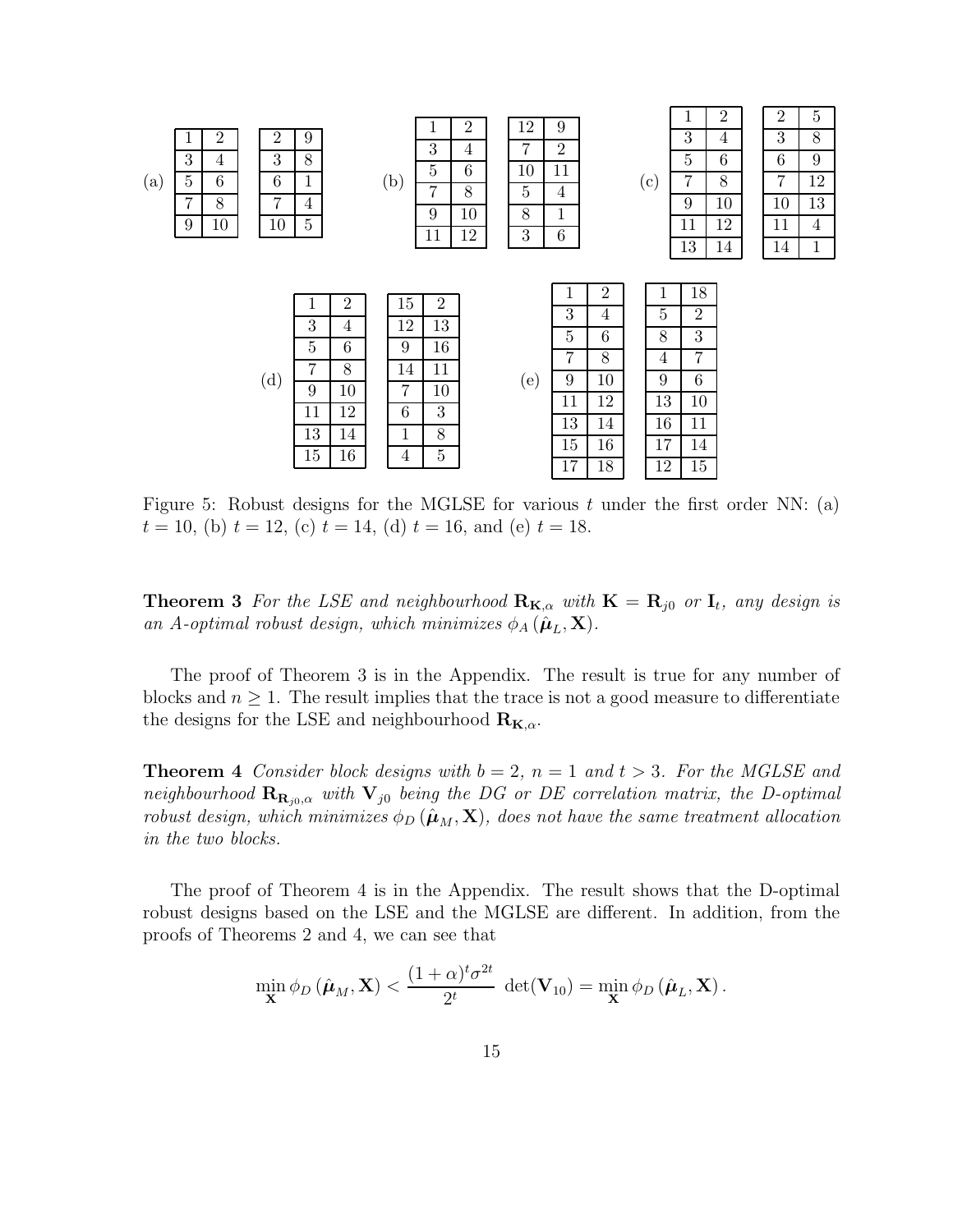Thus the MGLSE should be applied when there is information about the error correlation. Theorem 4 is for a specific situation, but we conjecture that the result is true in general. This could be a future research topic.

### 4.4 Guidelines for using robust designs

Robust designs studied in this paper can be applied to any block experiment in which there is a possibility of correlated errors. Here is a detailed procedure for practical applications.

- (1) Specify the block experiment parameters,  $t, b, m$  and n.
- (2) Use prior information to propose a correlation matrix of the errors for each block,  $V_{i0}$ ,  $i = 1, \dots, b$ . Then the covariance matrix is  $R_0 = \sigma^2 V_{10} \oplus$  $\cdots \oplus \sigma^2 \mathbf{V}_{b0}$ . These correlation matrices may be from the NN, MA, DG, or other error processes, and often we can set  $V_{10} = \cdots = V_{b0}$  if block conditions are similar.
- (3) Choose the covariance neighbourhood size parameter  $\alpha \geq 0$ . If the prior information of the correlation matrix of the errors is very accurate, then set  $\alpha$  to be very small, say  $\alpha = 0.10$ . Otherwise, choose a slightly bigger  $\alpha$ , say  $\alpha = 0.30$ .
- (4) Construct the robust design by minimizing  $\phi_{\mathcal{L}}(\hat{\mu}_M, X)$  in [\(18\)](#page-9-0). We can use either  $\mathbf{K} = \mathbf{R}_{j0} = \sigma^2 \mathbf{V}_{j0}$  or  $\mathbf{K} = \mathbf{I}_t$ .
- (5) Use the robust design to run the experiment and collect data. After the experiment, estimate  $\theta$  by  $\theta_M$  in [\(12\)](#page-7-1).

Since we never know the exact covariance matrix of the errors in practice, robust designs perform well in a neighborhood of the covariance matrix  $R_0$ . In addition, our study indicates that robust designs are not very sensitive to the choices of  $R_0$  and  $\alpha$ , from many examples we have constructed. For instance, in Example 1 the robust design does not depend on the value of  $\alpha$ , and the robust design is highly efficient for a range of  $\rho$  values in  $V_{j0}$ .

We define an efficiency measure to compare a design  $X_d$  with the robust design  $X_R$ ,

$$
\mathbf{Eff}(d) = \frac{\phi_D(\hat{\boldsymbol{\mu}}_M, \mathbf{X}_R)}{\phi_D(\hat{\boldsymbol{\mu}}_M, \mathbf{X}_d)}.
$$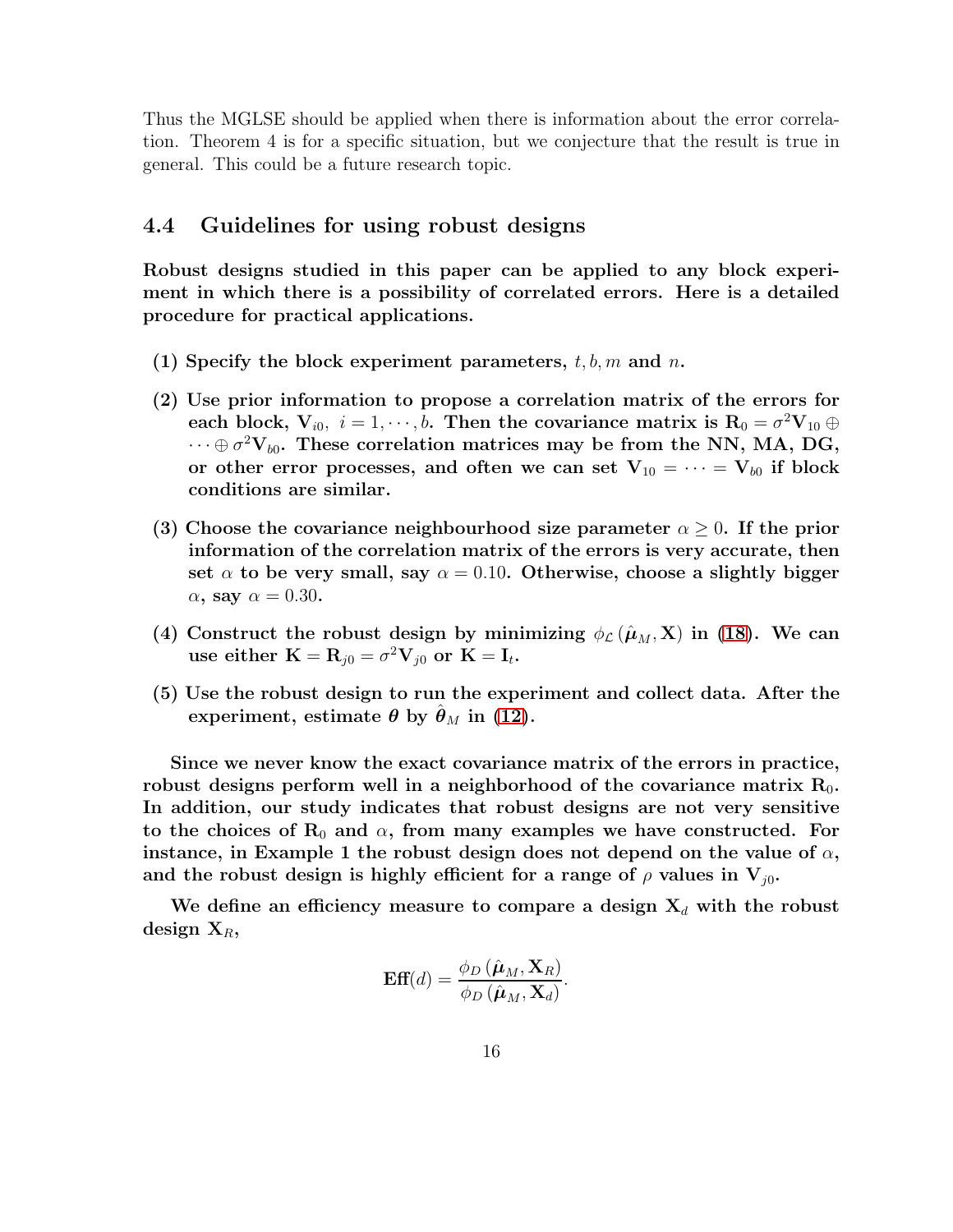| $\rho$ | $0.10$ $0.15$ $0.20$ $0.25$ $0.30$                                                                                                                                                                                                      |  |  |
|--------|-----------------------------------------------------------------------------------------------------------------------------------------------------------------------------------------------------------------------------------------|--|--|
|        |                                                                                                                                                                                                                                         |  |  |
|        |                                                                                                                                                                                                                                         |  |  |
|        | $\begin{tabular}{l cccccc} \hline \hline \rm Eff(d) & 0.969 & 0.927 & 0.868 & 0.790 & 0.692 \\ \hline \rm Eff(e) & 0.973 & 0.937 & 0.885 & 0.816 & 0.728 \\ \rm Eff(f) & 0.983 & 0.961 & 0.928 & 0.882 & 0.821 \\ \hline \end{tabular}$ |  |  |

<span id="page-16-0"></span>Table 4: Efficiencies for three designs compared with the robust design in Example 1.

For Example 1, we compute the efficiencies for the following three representative designs  $X_d, X_e$ , and  $X_f$ . The first block of the three designs is the same as in  $X_R$ . The orderings of the second block for the three designs are as follows,  $X_d$ : 7, 6, 5, 4, 3, 2, 1;  $X_e$ : 1, 2, 3, 4, 7, 6, 5;  $X_f$ : 2, 1, 4, 3, 6, 5, 7. The efficiencies are given in Table [4.](#page-16-0) It is clear that the robust design is more efficient than the three designs for a range of  $\rho$  values.

### 5 Conclusion

We have investigated robust designs for experiments running in b blocks, where a complete replicate of  $t$  treatments is run in each block. These designs are robust against possible misspecification of the covariance matrix of the errors within each block. We used a neighbourhood to model the unknown covariance matrix of the errors instead of specifying it exactly. Robust designs are defined using a minimax approach, *i.e.*, minimizing the maximum loss of  $Cov(\hat{\mu})$ , where the estimator can be the LSE or the MGLSE. Several interesting theoretical results and examples have been obtained and presented. In particular, the robust designs based on the LSE and MGLSE are quite different. The results in this paper indicate that when there is information about the correlation of the errors, the MGLSE should be used to construct robust designs and to estimate the treatment means.

In this paper we have focused on the block designs with one replicate within each block, and a measure of  $Cov(\hat{\mu})$  is minimized. However, the methodology can be easily extended to situations where

- (a) there are two or more replicates in each block,
- (b) we want to minimize  $Cov(\hat{\mathbf{C}}\hat{\boldsymbol{\mu}})$ , where  $\mathbf{C}$   $(v \times t)$  is a constant contrast matrix, with  $v \leq t$ .

For (a), we only need to make some dimensional changes in matrices  $X$ ,  $U$  and  $V$ . For (b), notice that  $Cov(\hat{\mathbf{C}}\hat{\boldsymbol{\mu}}) = \mathbf{C} Cov(\hat{\boldsymbol{\mu}}) \mathbf{C}^{\top}$ . But interesting results may be derived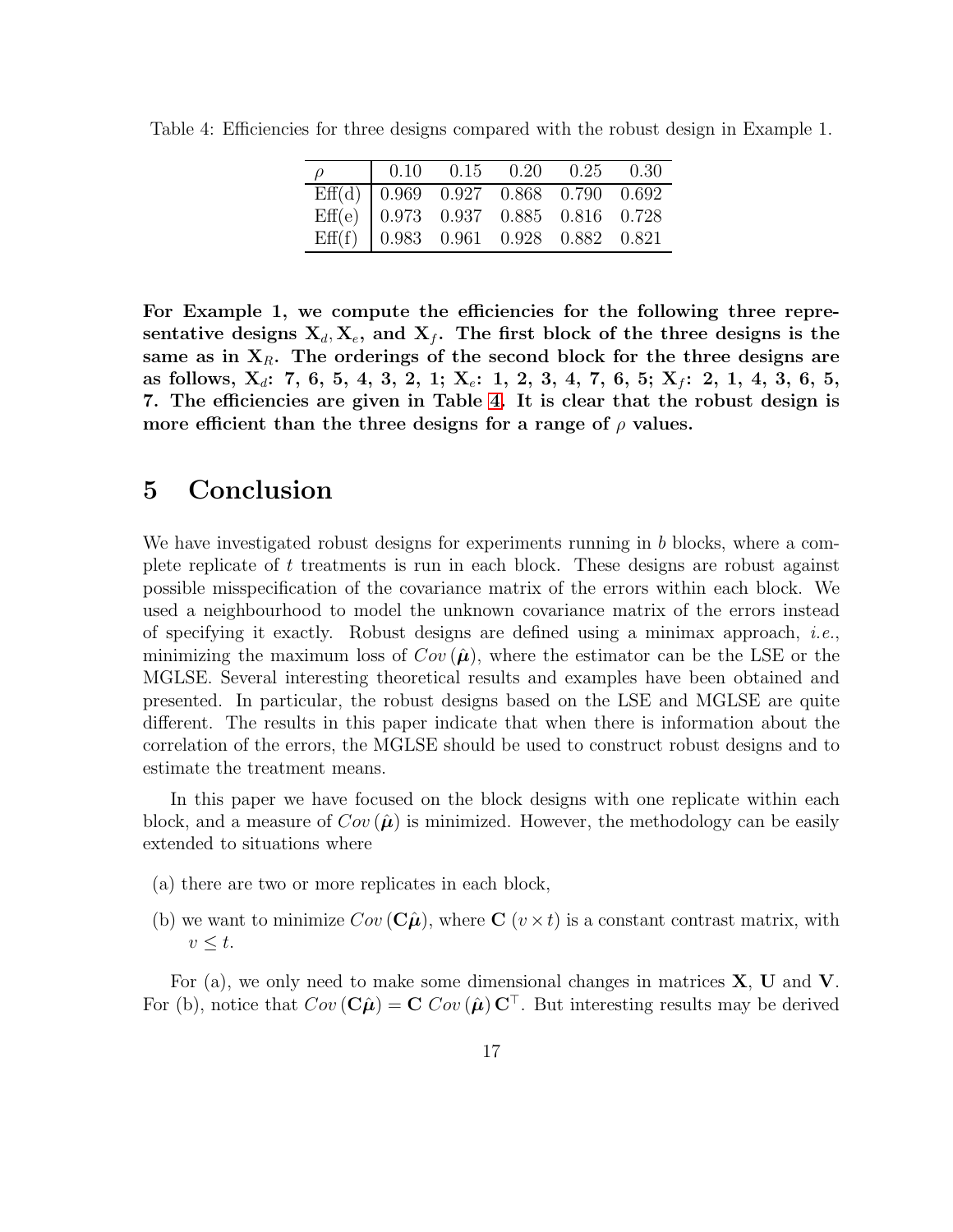for various contrast matrices. If there is a control in the  $t$  treatments, say treatment 1, then it is natural to compare each treatment with the control and the contrast matrix can be defined as

$$
\mathbf{C} = \begin{pmatrix} 1 & -1 & 0 & \cdots & 0 \\ 1 & 0 & -1 & \cdots & 0 \\ \vdots & & & \ddots & \\ 1 & 0 & 0 & \cdots & -1 \end{pmatrix}_{(t-1)\times t}
$$

We can also define other contrast matrices to study linear combinations of the  $t$  treatment means.

.

## Appendix: Proofs

Proof of Theorem 1: From  $(15)$ , we have

$$
g_{\mathcal{L}}\left(\hat{\boldsymbol{\mu}}_L,\mathbf{X},\mathbf{R}\right)=\mathcal{L}\left(\frac{1}{b^2} \mathbf{X}^\top \mathbf{R} \mathbf{X}\right),\,
$$

then from the definition of  $\mathbf{R}_{\mathbf{K},\alpha}$  in [\(11\)](#page-7-0), we get

$$
\mathbf{R} \leq \mathbf{R}_0 + \alpha \mathbf{K}_0, \quad \text{for all} \quad \mathbf{R} \in \mathbf{R}_{\mathbf{K}, \alpha}, \quad \text{and}
$$

$$
\mathbf{X}^\top \mathbf{R} \mathbf{X} \leq \mathbf{X}^\top (\mathbf{R}_0 + \alpha \mathbf{K}_0) \mathbf{X},
$$

where  $\mathbf{K}_0 = \mathbf{K} \oplus \mathbf{K} \oplus \cdots \oplus \mathbf{K}$ , with the same dimensions as matrix  $\mathbf{R}_0$ . Since measure  $\mathcal L$  is monotonic according to the ordering of positive definiteness, it is clear that

$$
g_{\mathcal{L}}(\hat{\boldsymbol{\mu}}_L, \mathbf{X}, \mathbf{R}) \leq \mathcal{L}\left(\frac{1}{b^2} \mathbf{X}^{\top}(\mathbf{R}_0 + \alpha \mathbf{K}_0)\mathbf{X}\right), \text{ for all } \mathbf{R} \in \mathbf{R}_{\mathbf{K}, \alpha}.
$$

Thus, from  $(14)$ ,

$$
\phi_{\mathcal{L}}\left(\hat{\boldsymbol{\mu}}_L,\mathbf{X}\right)=\mathcal{L}\left(\frac{1}{b^2} \mathbf{X}^{\top}(\mathbf{R}_0+\alpha\mathbf{K}_0)\mathbf{X}\right).
$$

Putting  $\mathbf{K} = \mathbf{R}_{j0}$  and  $\mathbf{K} = \mathbf{I}_t$  in the above equation gives the results in [\(17\)](#page-9-0). For the MGLSE, the covariance matrix is in  $(13)$  and the loss function is in  $(16)$ . By a similar proof to the proof for the LSE above, we can get the result in [\(18\)](#page-9-0).

Proof of Theorem 2: From  $(17)$ , we have

$$
\phi_D(\hat{\boldsymbol{\mu}}_L, \mathbf{X}) = \det \left( \frac{1+\alpha}{b^2} \mathbf{X}^\top \mathbf{R}_0 \mathbf{X} \right) = \frac{(1+\alpha)^t}{b^{2t}} \det \left( \mathbf{X}^\top \mathbf{R}_0 \mathbf{X} \right).
$$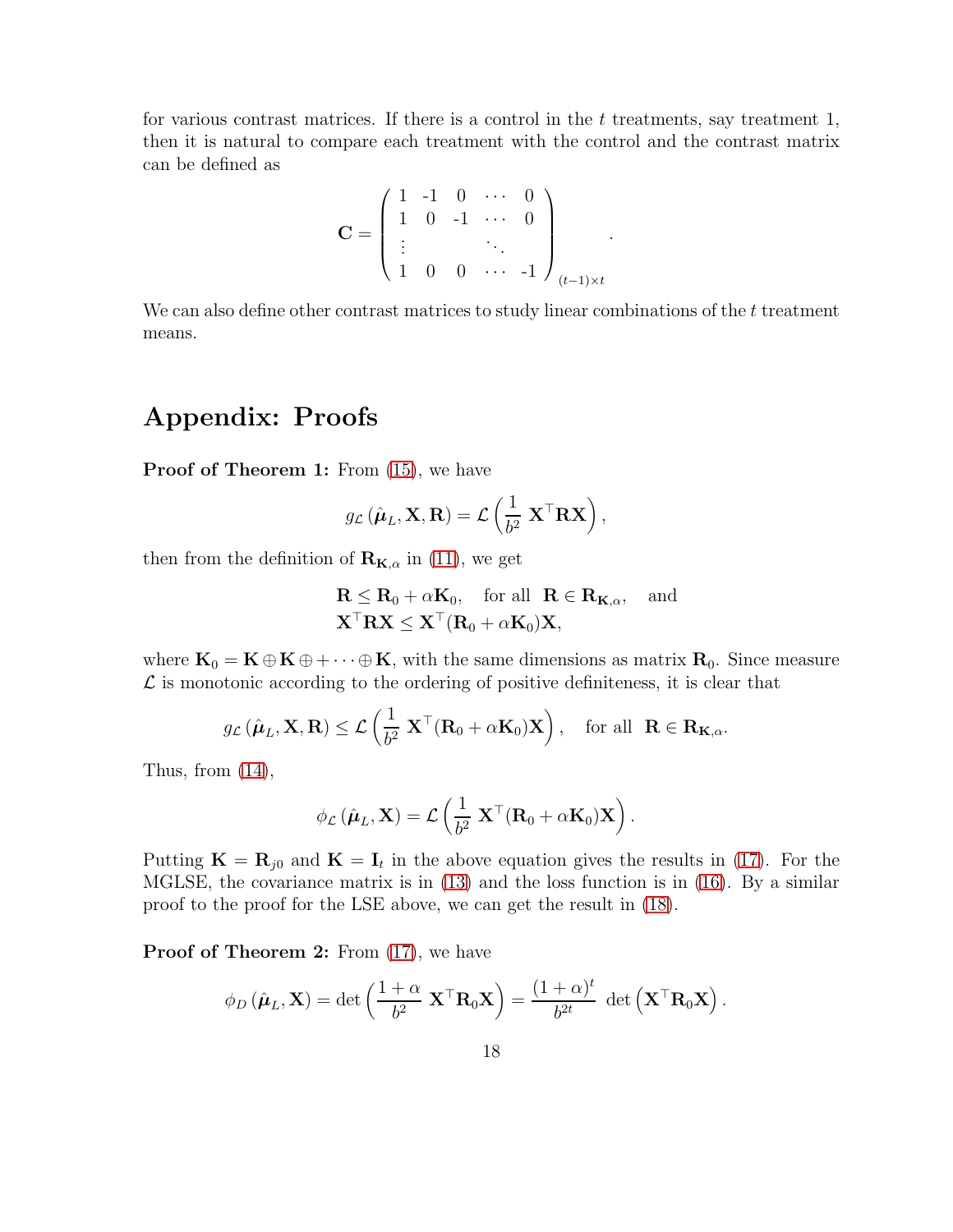Notice that  $\mathbf{X}^{\top} = (\mathbf{X}_1^{\top}, \mathbf{X}_2^{\top}, \cdots, \mathbf{X}_b^{\top})$  and  $\mathbf{R}_0 = \mathbf{R}_{10} \oplus \mathbf{R}_{10} \oplus \cdots \oplus \mathbf{R}_{10}$ , which gives

<span id="page-18-0"></span>
$$
\mathbf{X}^{\top} \mathbf{R}_0 \mathbf{X} = \mathbf{X}_1^{\top} \mathbf{R}_{10} \mathbf{X}_1 + \mathbf{X}_2^{\top} \mathbf{R}_{10} \mathbf{X}_2 + \dots + \mathbf{X}_b^{\top} \mathbf{R}_{10} \mathbf{X}_b.
$$
 (19)

Since the treatment labels are randomly assigned, without loss of generality we can number the treatments in block 1 such that  $X_1 = I_t$ . In addition we can write matrix  $\mathbf{X}_j = \mathbf{X}_1 \mathbf{P}_j = \mathbf{P}_j$ , where  $\mathbf{P}_j$  is a  $(t \times t)$  permutation matrix,  $j = 2, \dots, b$ . It is obvious that  $\mathbf{P}_j^{\top} = \mathbf{P}_j^{-1}$ . Then from [\(19\)](#page-18-0), we get

<span id="page-18-1"></span>
$$
\det\left(\mathbf{X}^{\top}\mathbf{R}_0\mathbf{X}\right) = \det\left(\mathbf{R}_{10} + \mathbf{P}_2^{\top}\mathbf{R}_{10}\mathbf{P}_2 + \cdots + \mathbf{P}_b^{\top}\mathbf{R}_{10}\mathbf{P}_b\right).
$$
\n(20)

Define  $\mathbf{A}_1 = \mathbf{R}_{10}$ ,  $\mathbf{A}_j = \mathbf{P}_j^{\top} \mathbf{R}_{10} \mathbf{P}_j$ ,  $j = 2, \dots, b$ , and  $\mathbf{A} = \frac{1}{b}$  $\frac{1}{b}(\mathbf{A}_1 + \mathbf{A}_2 + \cdots + \mathbf{A}_b)$ . It is obvious that  $\det(\mathbf{A}_i) = \det(\mathbf{A}_1)$ , since  $\det(\mathbf{P}_i) = 1$ . Using Minkowski's inequality in Horn and Johnson (1985, page 482), we can show that  $\det(A) \geq \det(A_1)$ , where the equality holds if  $\mathbf{A}_1 = \mathbf{A}_2 = \cdots = \mathbf{A}_b$ . Thus, det  $(\mathbf{X}^\top \mathbf{R}_0 \mathbf{X})$  in [\(20\)](#page-18-1) is minimized when  $A_1 = A_2 = \cdots = A_b$ . This implies that the design with the same treatment allocation in all the b blocks is a D-optimal robust design, which minimizes  $\phi_D(\hat{\boldsymbol{\mu}}_L, \mathbf{X})$ .

**Proof of Theorem 3:** We prove the result for  $\mathbf{K} = \mathbf{R}_{j0}$  here. The result for  $\mathbf{K} = \mathbf{I}_t$  can be proved similarly. Notice that for any design,  $\mathbf{X}_{j}^{\top} \mathbf{X}_{j} = \mathbf{X}_{j} \mathbf{X}_{j}^{\top} = \mathbf{I}_{t}$ , for  $j = 1, \dots, b$ . From [\(17\)](#page-9-0), we have

$$
\phi_A(\hat{\boldsymbol{\mu}}_L, \mathbf{X}) = \text{trace}\left(\frac{1+\alpha}{b^2} \mathbf{X}^\top \mathbf{R}_0 \mathbf{X}\right)
$$
  
\n
$$
= \frac{1+\alpha}{b^2} \text{trace}\left(\sum_{j=1}^b \mathbf{X}_j^\top \mathbf{R}_{j0} \mathbf{X}_j\right)
$$
  
\n
$$
= \frac{1+\alpha}{b^2} \sum_{j=1}^b \text{trace}\left(\mathbf{X}_j^\top \mathbf{R}_{j0} \mathbf{X}_j\right)
$$
  
\n
$$
= \frac{1+\alpha}{b^2} \sum_{j=1}^b \text{trace}\left(\mathbf{R}_{j0} \mathbf{X}_j \mathbf{X}_j^\top\right)
$$
  
\n
$$
= \frac{1+\alpha}{b^2} \sum_{j=1}^b \text{trace}\left(\mathbf{R}_{j0}\right),
$$

which does not depend on design  $X$ . Therefore any design is an A-optimal robust design.

**Proof of Theorem 4:** For  $n = 1$ , the DG and DE correlation matrix have the same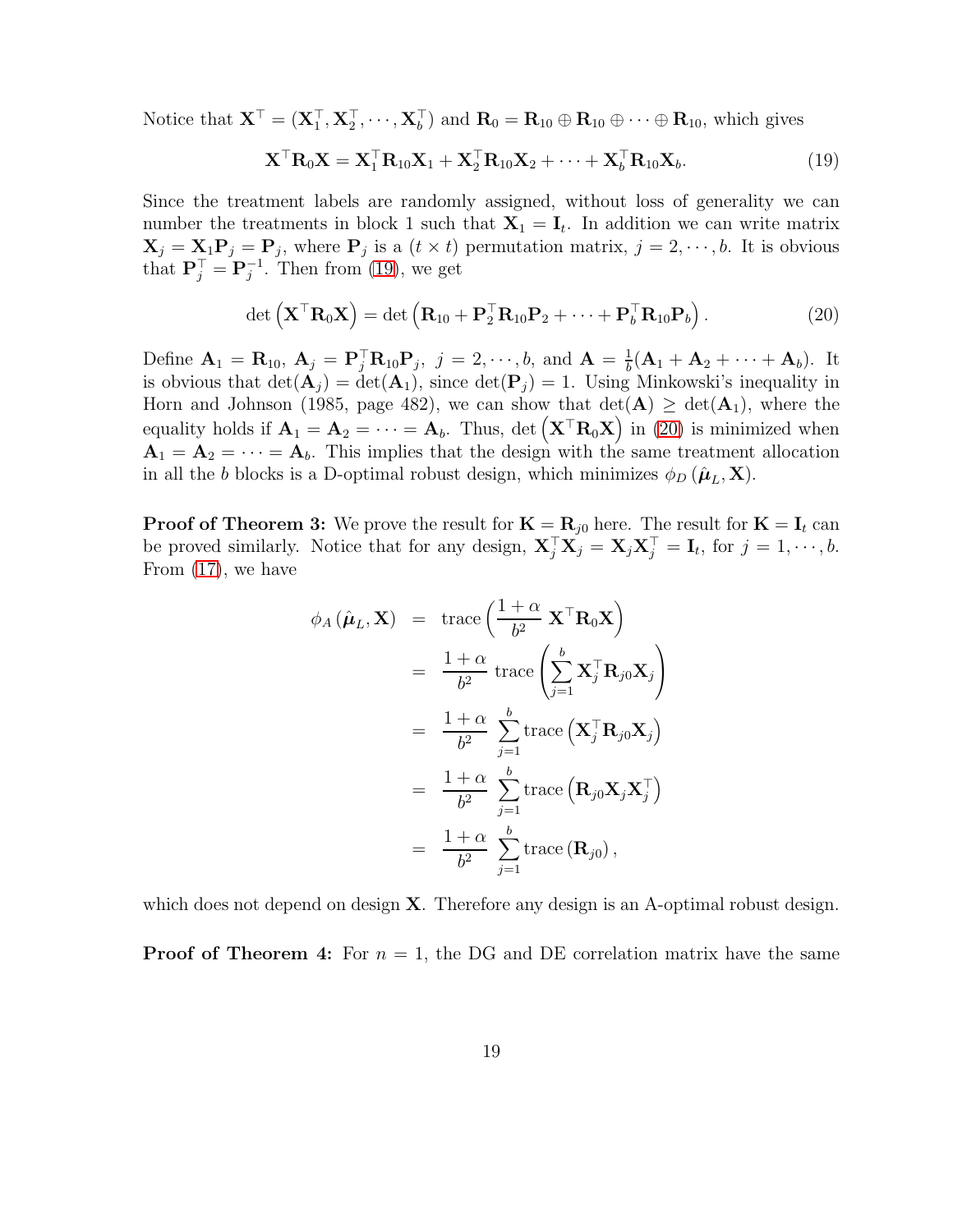form, which is given by, for  $\lambda \in (0,1)$ ,

$$
\mathbf{V}_{j0} = \begin{pmatrix} 1 & \lambda & \lambda^2 & \cdots & \lambda^{t-1} \\ \lambda & 1 & \lambda & \cdots & \lambda^{t-2} \\ \lambda^2 & \lambda & 1 & \cdots & \lambda^{t-3} \\ \vdots & \vdots & \ddots & \vdots \\ \lambda^{t-1} & \lambda^{t-2} & \lambda^{t-3} & \cdots & 1 \end{pmatrix}_{t \times t}, j = 1, 2,
$$

and it is easy to verify that its inverse matrix is

$$
\mathbf{V}_{j0}^{-1} = \frac{1}{1 - \lambda^2} \begin{pmatrix} 1 & -\lambda & 0 & \cdots & 0 \\ -\lambda & 1 + \lambda^2 & -\lambda & \cdots & 0 \\ \vdots & \vdots & \ddots & \vdots & \vdots \\ 0 & \cdots & -\lambda & 1 + \lambda^2 & -\lambda \\ 0 & \cdots & 0 & -\lambda & 1 \end{pmatrix}.
$$

For  $b = 2$ ,  $\mathbf{R}_0 = \sigma^2 \mathbf{V}_{10} \oplus \sigma^2 \mathbf{V}_{10}$ ,  $\mathbf{T} = (\mathbf{I}_t, \mathbf{0})_{t \times (t+1)}$ , and  $\mathbf{Z} =$  $\left( \begin{array}{ccc} \mathbf{X}_1 & \mathbf{1}_t \end{array} \right)$  $\mathbf{X}_2$   $-\mathbf{1}_t$  $\setminus$ , where  $\mathbf{1}_t$  $(t \times 1)$  is a vector of ones. As in the proof of Theorem 2, let  $X_1 = I_t$  and  $X_2 = X_1 P_t$ , where  $P_t$  is a permutation matrix. Then straightforward calculation gives

$$
\mathbf{Z}^{\top}\mathbf{R}_{0}^{-1}\mathbf{Z} = \frac{1}{\sigma^{2}} \begin{pmatrix} \mathbf{V}_{10}^{-1} + \mathbf{P}_{t}^{\top}\mathbf{V}_{10}^{-1}\mathbf{P}_{t} & \mathbf{V}_{10}^{-1}\mathbf{1}_{t} - \mathbf{P}_{t}^{\top}\mathbf{V}_{10}^{-1}\mathbf{1}_{t} \\ \mathbf{1}_{t}^{\top}\mathbf{V}_{10}^{-1} - \mathbf{1}_{t}^{\top}\mathbf{V}_{10}^{-1}\mathbf{P}_{t} & 2 \mathbf{1}_{t}^{\top}\mathbf{V}_{10}^{-1}\mathbf{1}_{t} \end{pmatrix}
$$

Let  $c_0 = 2 \mathbf{1}_t^{\top} \mathbf{V}_{10}^{-1} \mathbf{1}_t = \frac{2}{1-\lambda^2} (t-2(t-1)\lambda + (t-2)\lambda^2)$ . It is clear that  $c_0 > 0$ . Now we have

$$
\mathbf{T}\left(\mathbf{Z}^\top \mathbf{R}_0^{-1} \mathbf{Z}\right)^{-1} \mathbf{T}^\top = \sigma^2 \left( (\mathbf{V}_{10}^{-1} + \mathbf{P}_t^\top \mathbf{V}_{10}^{-1} \mathbf{P}_t) - \frac{1}{c_0} (\mathbf{V}_{10}^{-1} \mathbf{1}_t - \mathbf{P}_t^\top \mathbf{V}_{10}^{-1} \mathbf{1}_t) (\mathbf{1}_t^\top \mathbf{V}_{10}^{-1} - \mathbf{1}_t^\top \mathbf{V}_{10}^{-1} \mathbf{P}_t) \right)^{-1}
$$

If  $\mathbf{P}_t = \mathbf{I}_t$ , then

$$
\mathbf{T}\left(\mathbf{Z}^{\top}\mathbf{R}_{0}^{-1}\mathbf{Z}\right)^{-1}\mathbf{T}^{\top}=\frac{\sigma^{2}}{2}\mathbf{V}_{10},\tag{21}
$$

.

.

and from [\(18\)](#page-9-0), we have

<span id="page-19-1"></span>
$$
\phi_D(\hat{\boldsymbol{\mu}}_M, \mathbf{X}) = \det\left( (1+\alpha) \mathbf{T} \left( \mathbf{Z}^\top \mathbf{R}_0^{-1} \mathbf{Z} \right)^{-1} \mathbf{T}^\top \right) = \frac{(1+\alpha)^t \sigma^{2t}}{2^t} \det(\mathbf{V}_{10}). \tag{22}
$$

If  $P_t \neq I_t$  but  $P_t = 1 \oplus P_{t-2} \oplus 1$ , where  $P_{t-2}$  is also a permutation matrix, then it is easy to verify that  $\mathbf{P}_t^{\top} \mathbf{V}_{10}^{-1} \mathbf{1}_t = \mathbf{V}_{10}^{-1} \mathbf{1}_t$ . Thus

<span id="page-19-0"></span>
$$
\mathbf{T}\left(\mathbf{Z}^{\top}\mathbf{R}_{0}^{-1}\mathbf{Z}\right)^{-1}\mathbf{T}^{\top} = \sigma^{2}\left(\mathbf{V}_{10}^{-1} + \mathbf{P}_{t}^{\top}\mathbf{V}_{10}^{-1}\mathbf{P}_{t}\right)^{-1}.
$$
\n(23)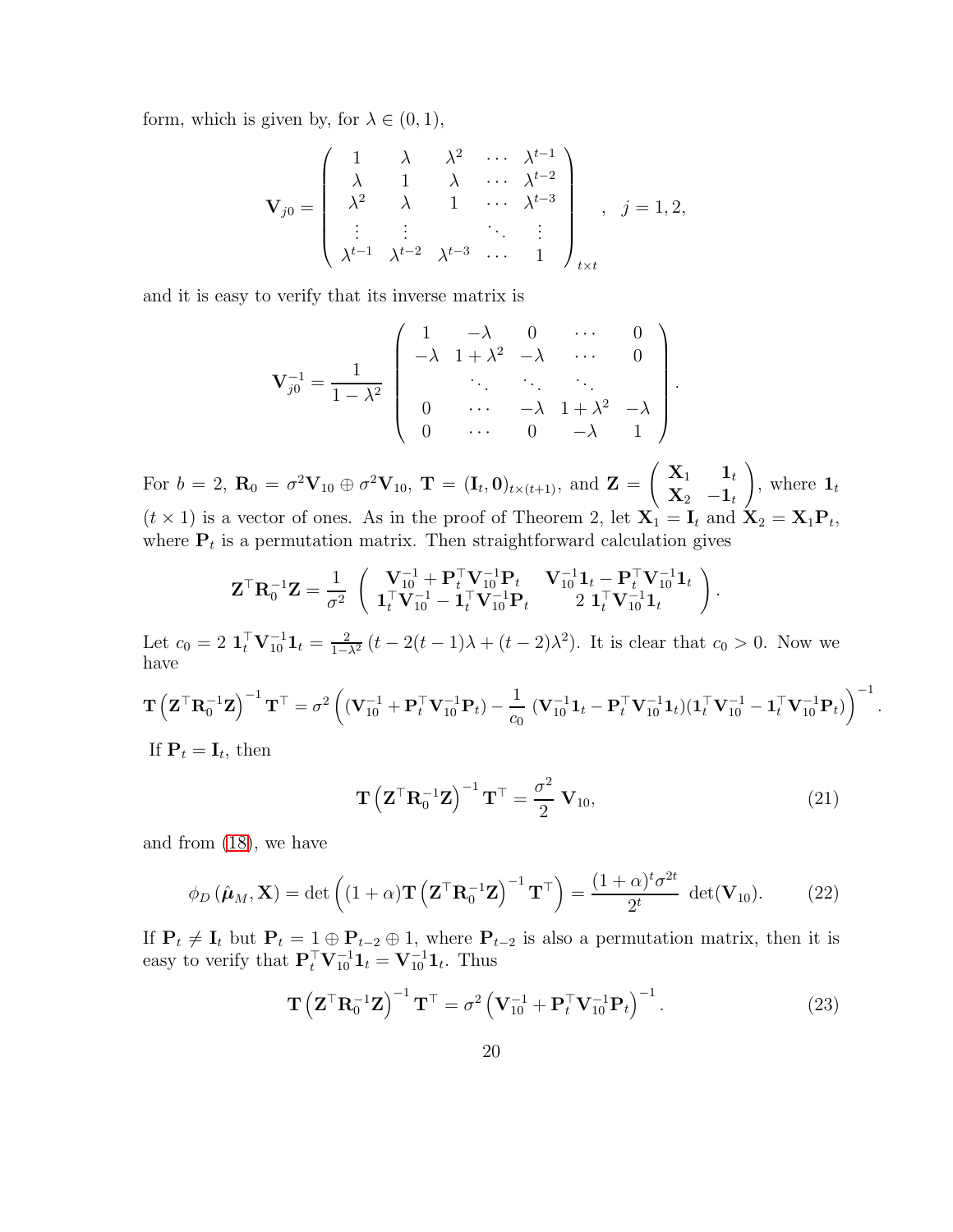Using Minkowski's inequality in Horn and Johnson (1985, page 482), we can show that

$$
\phi_D(\hat{\boldsymbol{\mu}}_M, \mathbf{X}) = \det \left( (1 + \alpha) \mathbf{T} \left( \mathbf{Z}^\top \mathbf{R}_0^{-1} \mathbf{Z} \right)^{-1} \mathbf{T}^\top \right)
$$
  
\n
$$
= \frac{(1 + \alpha)^t \sigma^{2t}}{\det \left( \mathbf{V}_{10}^{-1} + \mathbf{P}_t^\top \mathbf{V}_{10}^{-1} \mathbf{P}_t \right)}, \text{ from (23)}
$$
  
\n
$$
< \frac{(1 + \alpha)^t \sigma^{2t}}{2^t \det \left( \mathbf{V}_{10}^{-1} \right)}
$$
  
\n
$$
= \frac{(1 + \alpha)^t \sigma^{2t}}{2^t} \det(\mathbf{V}_{10}),
$$

which is the value of  $\phi_D(\hat{\mu}_M, \mathbf{X})$  in [\(22\)](#page-19-1). This implies that  $\phi_D(\hat{\mu}_M, \mathbf{X})$  is not minimized by  $P_t = I_t$ . This completes the proof.

### Acknowledgements

This research was partially supported by Discovery Grants from the Natural Sciences and Engineering Research Council of Canada. The authors are grateful to the Editor and referee for their helpful comments and suggestions.

# References

- Bickel, P.J. and Herzberg, A.M. (1979). Robustness of design against autocorrelation in time I: Asymptotic theory, optimality for location and linear regression. Annals of Statistics, 7, 77-95.
- Bickel, P.J., Herzberg, A.M., and Schilling, M.F. (1981). Robustness of design against autocorrelation in time II: Optimality, theoretical and numerical results for the first-order autoregressive process. Journal of the American Statistical Association, 76, 870-877.
- Box, G.E.P. and Draper, N.R. (1959). A basis for the selection of a response surface design. Journal of the American Statistical Association, 54, 622-654.
- Elliott, L.J., Eccleston, J.A. and Martin, R.J. (1999). An algorithm for the design of factorial experiments when the data are correlated. Statistics and Computing, 9, 195-201.
- Fang, Z. and Wiens, D.P. (2000). Integer-valued, minimax robust designs for estimation and extrapolation in heteroscedastic, approximately linear models. Journal of the American Statistical Association, 95, 807-818.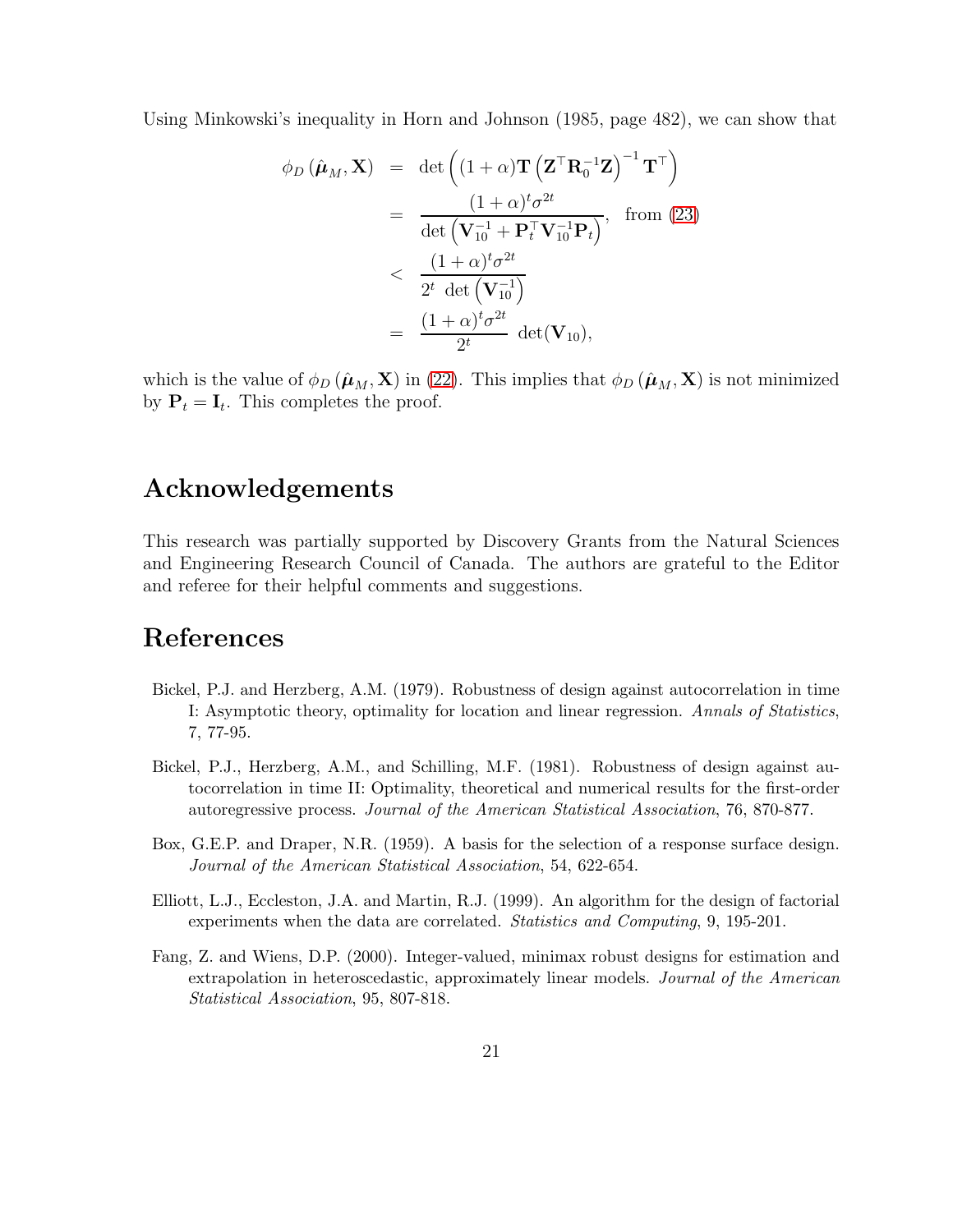Fedorov, V. (2010). *Optimal Experimental Design*. Wiley, New York.

- Herzberg, A.M. (1982). The design of experiments for correlated error structures: Layout and robustness. Canadian Journal of Statistics, 10, 133-138.
- Horn, R. and Johnson, C. (1985). *Matrix Analysis*. Cambridge University Press, Cambridge.
- Huber, P.J. (1975). Robustness and Designs. In A Survey of Statistical Designs and Linear Models: Proceedings of an International Symposium on Statistical Designs and Linear Models, Colorado State University, Fort Collins, March 19-23, 1973, North Holland, Amsterdam, pp. 287-303.
- Mann, R.K. (2011). *Robust Designs for Field Experiments with Blocks*. MSc Thesis, University of Victoria, Victoria, BC, Canada.
- Martin, R.J. (1982). Some aspects of experimental design and analysis when errors are correlated. Biometrika, 69, 597-612.
- Martin, R.J. (1986). On the design of experiments under spatial correlation. *Biometrika*, 73, 247-277 (Correction 75, 396, 1988).
- Montgomery, D.C. (2012). *Design and Analysis of Experiments*, eighth edition. Wiley, New York.
- Ou, B. and Zhou, J. (2009). Minimax robust designs for field experiments. Metrika, 69, 45-54.
- Pukelsheim, F. (1993). *Optimal Design of Experiments*. Wiley, New York.
- Shi, P., Ye, J. and Zhou, J. (2007). Discrete minimax designs for regression models with autocorrelated MA errors. Journal of Statistical Planning and Inference, 137, 2721-2731.
- Wiens, D.P. (1992). Minimax designs for approximately linear regression. *Journal of Statis*tical Planning and Inference, 31, 353-371.
- Wiens, D.P. and Zhou, J. (1997). Robust designs based on the infinitesimal approach. *Journal* of the American Statistical Association, 92, 1503-1511.
- Wiens, D.P. and Zhou, J. (1999). Minimax designs for approximately linear models with AR(1) errors. *Canadian Journal of Statistics*, 27, 781-794.
- Wiens, D.P. and Zhou, J. (2008). Robust estimators and designs for field experiments. *Journal* of Statistical Planning and Inference, 138, 93-104.
- Williams, R.M. (1952). Experimental designs for serially correlated observations. *Biometrika*, 39, 151-167.
- Wilmut, M. and Zhou, J. (2011). D-optimal minimax design criterion for two-level fractional factorial designs. Journal of Statistical Planning and Inference, 141, 576-587.